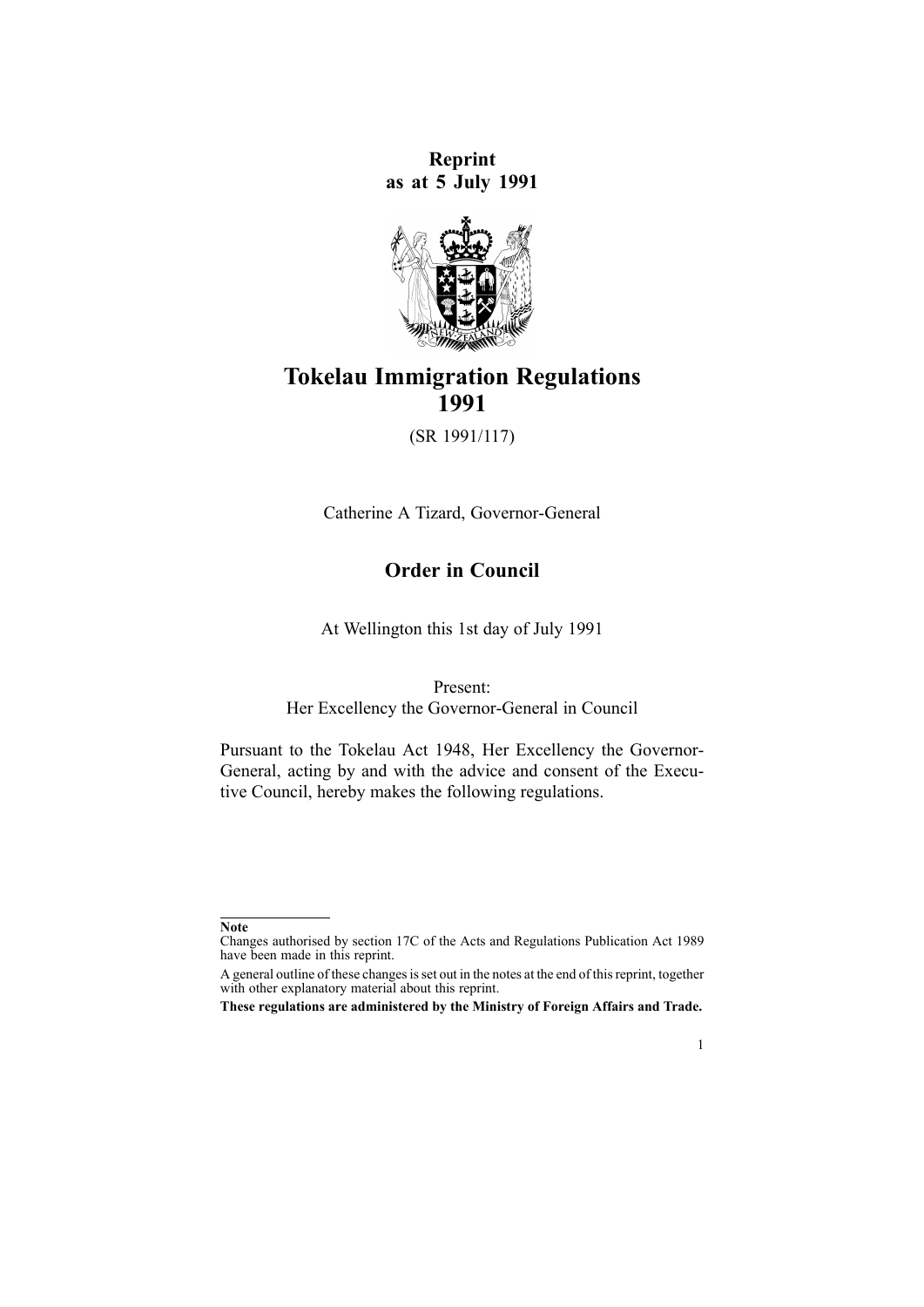|                |                                             | Reprinted as at |
|----------------|---------------------------------------------|-----------------|
| r <sup>1</sup> | <b>Tokelau Immigration Regulations 1991</b> | 5 July 1991     |

### **Contents**

|                |                                                              | Page         |
|----------------|--------------------------------------------------------------|--------------|
| 1              | Title and commencement                                       | 2            |
| $\overline{2}$ | Interpretation                                               | $\mathbf{2}$ |
| 3              | Rights of Tokelauans who are New Zealand citizens            | 3            |
|                | protected                                                    |              |
| 4              | Requirements for New Zealand citizens                        | 3            |
| 5              | Requirements for persons who are not New Zealand<br>citizens | 4            |
| 6              | Persons unlawfully in Tokelau                                | 4            |
| 7              | Types of permit                                              | 4            |
| 8              | Application for permit                                       | 4            |
| 9              | Grant of permit                                              | 5            |
| 10             | Currency of permit                                           | 6            |
| 11             | Permits may be subject to conditions                         | 6            |
| 12             | Revocation of permits                                        | 7            |
| 13             | Grant of further permit                                      | 7            |
| 14             | Immigration procedures                                       | 8            |
| 15             | Order for removal from Tokelau                               | 8            |
| 16             | Visiting vessels                                             | 9            |
| 17             | Delegations                                                  | 10           |
| 18             | Offences and penalty                                         | 10           |
| 19             | Jurisdictional matters                                       | 10           |
| 20             | Proceedings                                                  | 11           |
| 21             | Revocations, etc                                             | 11           |
| 22             | Transitional                                                 | 11           |
|                | <b>Schedule</b>                                              | 13           |
|                | <b>Forms</b>                                                 |              |

# **Regulations**

# **1 Title and commencement**

- (1) These regulations may be cited as the Tokelau Immigration Regulations 1991.
- (2) These regulations shall come into force on 1 August 1991.

### **2 Interpretation**

2

In these regulations, unless the context otherwise requires, **applicant** means <sup>a</sup> person who applies for <sup>a</sup> permit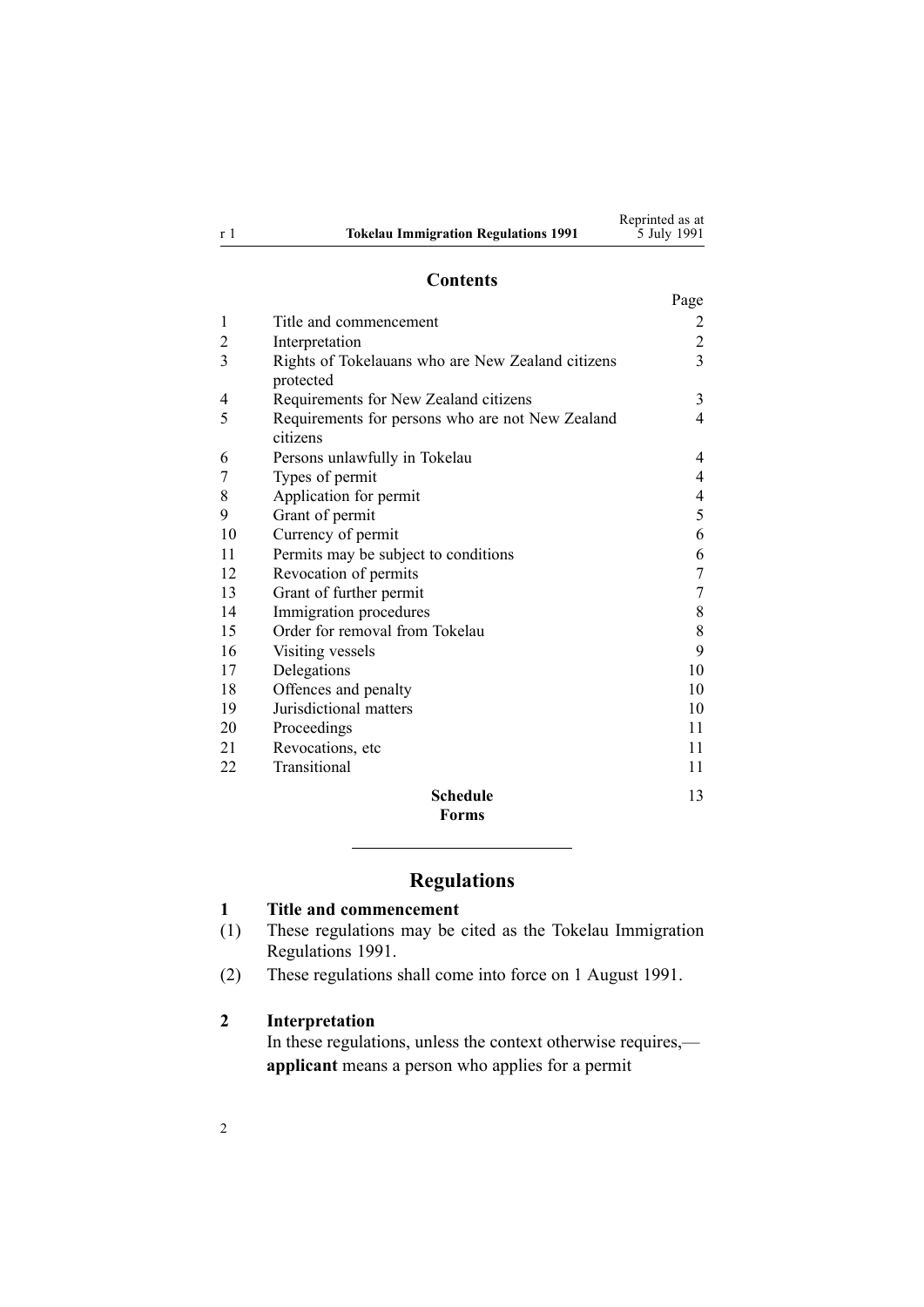<span id="page-2-0"></span>**certificate of identity** means <sup>a</sup> current document issued by the Government of any country to any person for the purposes of facilitating that person's entry into or exit from any country, being <sup>a</sup> document that purports to establish the identity but not the nationality of that person and confers on that person the right to enter the country whose Government issues the document

**current**, in relation to <sup>a</sup> permit, means that the permit is in force and has not ceased to be current under regulation [10\(3\)](#page-5-0)

**passport** means—

- (i) <sup>a</sup> current document issued by or on behalf of the Government of any country that purports to establish the identity and nationality of the holder and that confers on the holder the right to enter the country whose Government has issued the document; and
- (ii) in the case of <sup>a</sup> person who does not hold such <sup>a</sup> document, <sup>a</sup> certificate of identity

**permit** means <sup>a</sup> visitors permit, <sup>a</sup> residence permit, <sup>a</sup> work permit, or <sup>a</sup> special permit

**vessel** means any boat or aircraft

**work** means paid employment or the earning of income in Tokelau other than from <sup>a</sup> savings account.

# **3 Rights of Tokelauans who are New Zealand citizens protected**

No New Zealand citizen who is <sup>a</sup> Tokelauan requires <sup>a</sup> permit to be in Tokelau or to visit or reside or work in Tokelau.

#### **4 Requirements for New Zealand citizens**

A New Zealand citizen who is not <sup>a</sup> Tokelauan does not require <sup>a</sup> permit to enter Tokelau, but—

- (i) may not be in Tokelau following the expiry of <sup>a</sup> period of 10 days after entering Tokelau from another country unless that person holds <sup>a</sup> current permit:
- (ii) may not work in Tokelau unless that person holds <sup>a</sup> current work permit or <sup>a</sup> current special permit that authorises the person to work in Tokelau.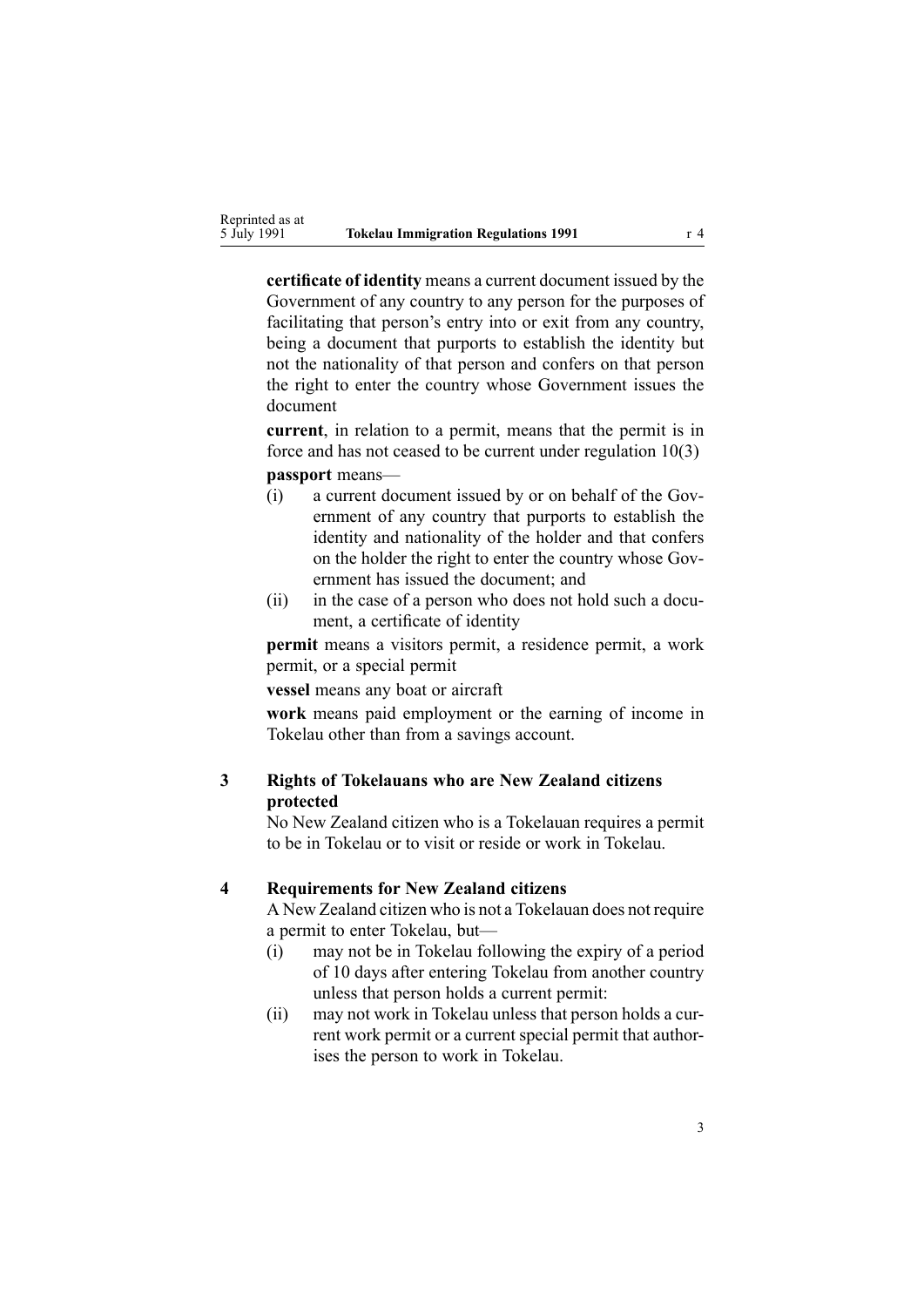# <span id="page-3-0"></span>**5 Requirements for persons who are not New Zealand citizens**

A person who is not <sup>a</sup> New Zealand citizen—

- (i) may not be in Tokelau unless that person holds <sup>a</sup> current permit:
- (ii) may not work in Tokelau unless that person holds <sup>a</sup> current work permit or <sup>a</sup> current special permit that authorises the person to work in Tokelau.

### **6 Persons unlawfully in Tokelau**

Any person who is in Tokelau in contravention of regu[lation](#page-2-0) [4](#page-2-0) or regulation 5 is in Tokelau unlawfully.

### **7 Types of permit**

The following types of permit may be granted in accordance with these regulations:

- (i) visitors permits, which allow the permit holder to be in Tokelau for <sup>a</sup> period not exceeding 10 days:
- (ii) residence permits, which allow the permit holder to reside in Tokelau for <sup>a</sup> period not exceeding 3 months:
- (iii) work permits, which allow the permit holder to reside and work in Tokelau for <sup>a</sup> period not exceeding 3 months:
- (iv) special permits, which may be granted for <sup>a</sup> period not exceeding 1 year and, unless otherwise specified by the Administrator, allow the permit holder to reside and work in Tokelau during the currency of the permit.

### **8 Application for permit**

- (1) A person who wishes to obtain <sup>a</sup> permit may apply to any of the following:
	- (i) an Administration Officer in Tokelau, and such other persons in Tokelau as may be designated by the Administrator:
	- (ii) the Administrator in New Zealand:
	- (iii) the Office for Tokelau Affairs in Western Samoa:
	- (iv) any New Zealand diplomatic or consular pos<sup>t</sup> elsewhere.
- (2) An applicant shall—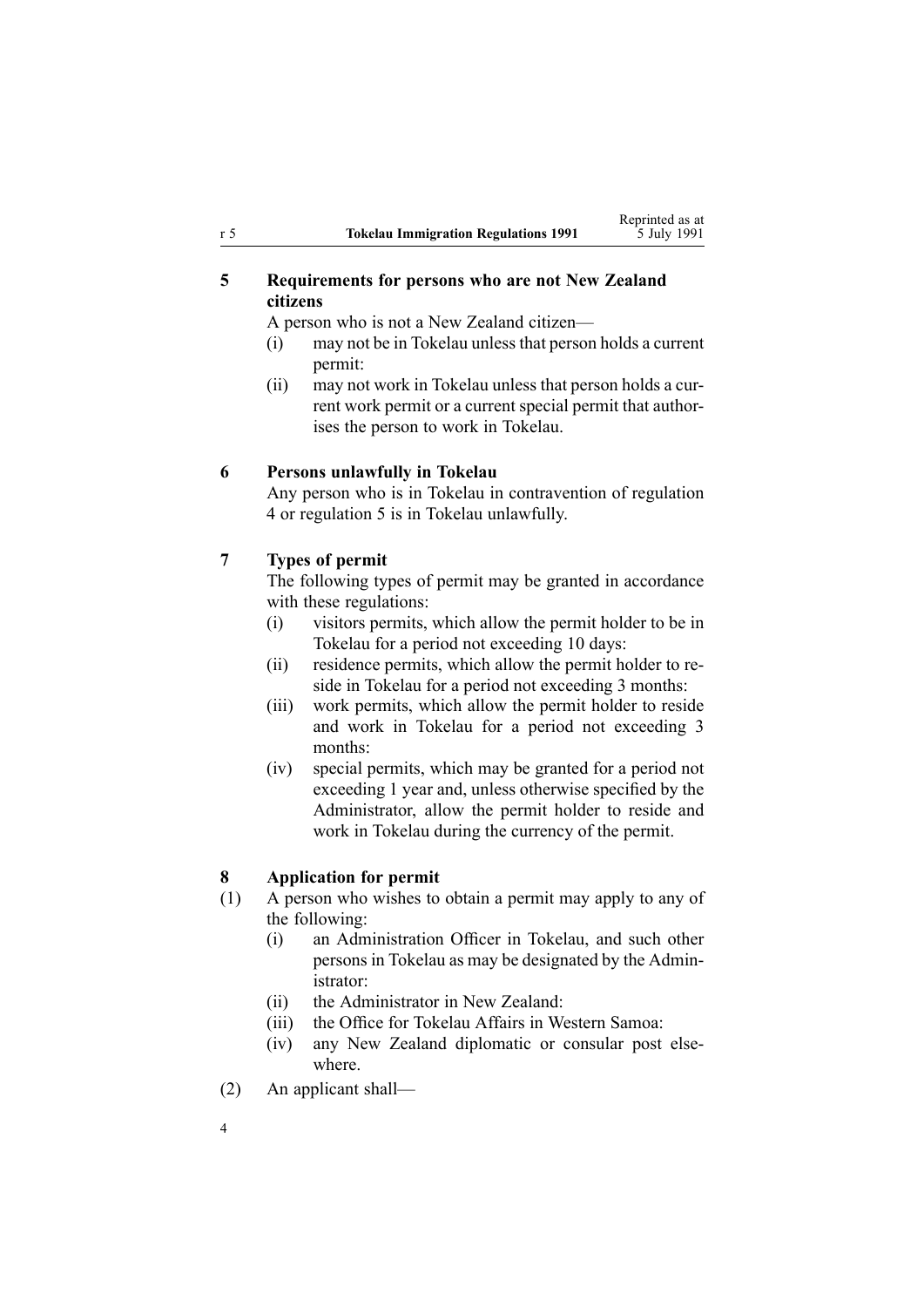- <span id="page-4-0"></span>(i) complete [form](#page-12-0) 1 of the Schedule; and
- (ii) pay an application fee of NZ\$20 for each application lodged; and
- (iii) provide such relevant information as the Administrator may require.

### **9 Grant of permit**

- (1) Subject to the provisions of this regulation, the Administrator may gran<sup>t</sup> or refuse to gran<sup>t</sup> <sup>a</sup> permit as the Administrator thinks fit, and may gran<sup>t</sup> such type of permit as the Administrator thinks fit regardless of the type for which application is made.
- (2) Except where the Administrator considers that there is good reason why any provision of this subclause should not apply, no visitors permit or residence permit or work permit shall be granted—
	- (i) unless the Administrator is satisfied that the applicant has or will have sufficient means of suppor<sup>t</sup> while in Tokelau; or
	- (ii) if, during the currency of the permit, the applicant will or is likely to need medical or other similar treatment or facilities that are not usually available in Tokelau; or
	- (iii) if the applicant has an infectious or contagious medical condition contracted outside Tokelau; or
	- (iv) if the Village Council of any island concerned has not approved accommodation arrangements for the applicant; or
	- (v) if it appears to the Administrator that the applicant intends to carry out an illegal purpose in Tokelau; or
	- (vi) unless the Village Councils of all islands concerned otherwise direct, if the applicant has in any country been convicted of an offence and sentenced to imprisonment for <sup>a</sup> term of 11 months or more; or
	- (vii) if the applicant has previously been the subject of <sup>a</sup> removal order issued under regu[lation](#page-7-0) 15.
- (3) A work permit shall not be granted without the approval of the Village Councils of each of the 3 islands.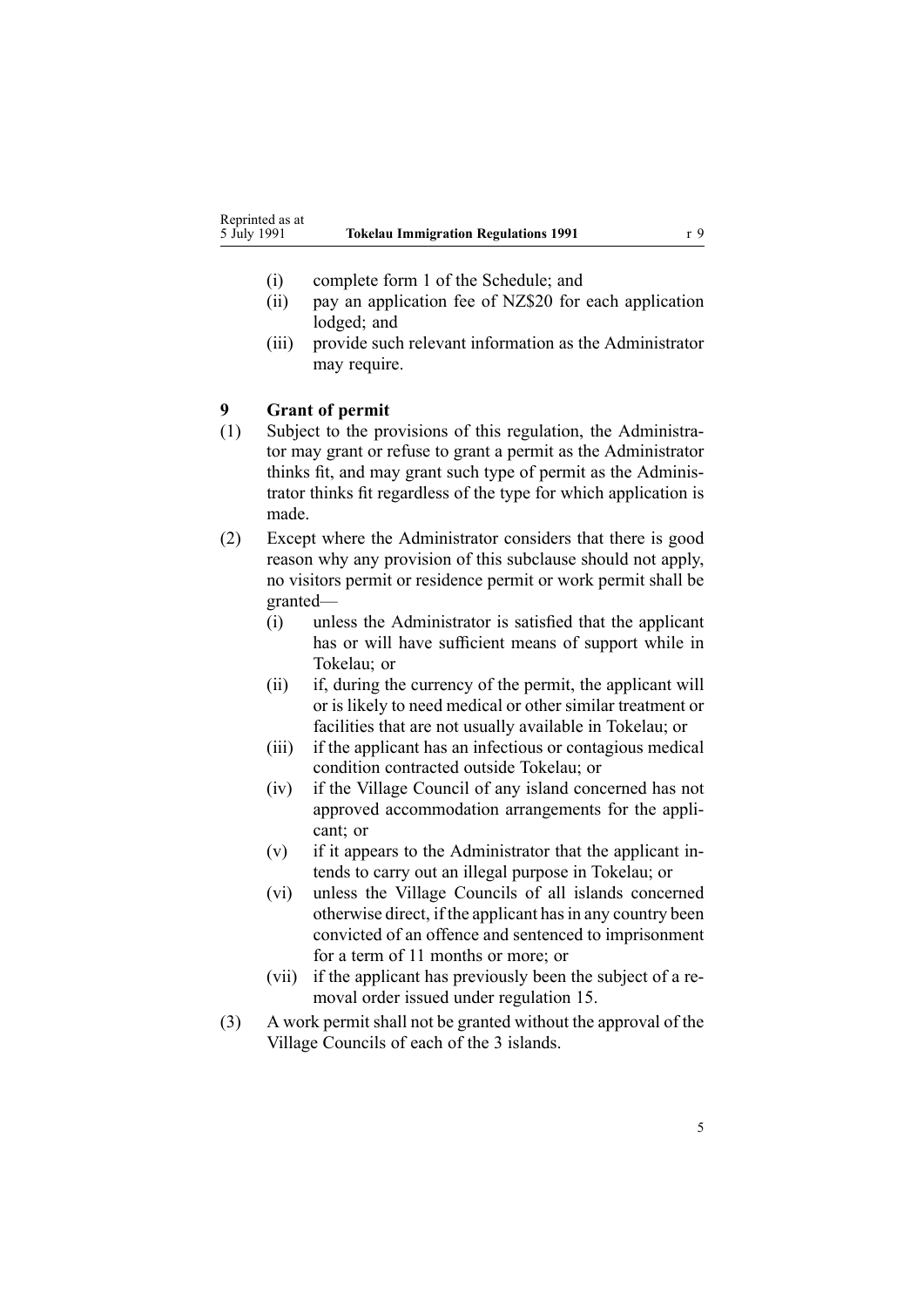<span id="page-5-0"></span>

|      |                                             | Reprinted as at |
|------|---------------------------------------------|-----------------|
| r 10 | <b>Tokelau Immigration Regulations 1991</b> | 5 July 1991     |

Reprinted as at

- (4) An Administration Officer or <sup>a</sup> constable shall, unless the Officer or constable considers that there is good reason not to do so, gran<sup>t</sup> <sup>a</sup> visitors permit to—
	- (i) any person who is passing through Tokelau in transit to another country:
	- (ii) any member of the crew of <sup>a</sup> vessel that enters Tokelau for <sup>a</sup> legitimate and temporary purpose:
	- (iii) any person who is shipwrecked or in Tokelau by similar force of circumstance.
- (5) A permit granted under these regulations shall be in [form](#page-16-0) 2 of the Schedule.

# **10 Currency of permit**

- (1) A permit may be granted for any period not exceeding the period specified for the relevant type of permit in regu[lation](#page-3-0) [7](#page-3-0).
- (2) Every permit shall specify—
	- (i) the date on which it comes into force; and
	- (ii) either the date on which it will expire or the period for which it is granted.
- (3) A permit ceases to be current—
	- (i) on the date or at the end of the period specified under subclause  $(2)(ii)$ ; or
	- (ii) on being revoked under regu[lation](#page-6-0) 12; or
	- (iii) on the holder of the permit leaving Tokelau for an overseas destination,—

whichever occurs first.

### **11 Permits may be subject to conditions**

- (1) A permit may be granted subject to such reasonable conditions, whether as to the permit holder's accommodation arrangements or work or otherwise, as the Administrator (or where appropriate the person granting <sup>a</sup> visitors permit under regu[lation](#page-4-0) 9(4)) thinks fit to impose.
- (2) The Administrator (or where appropriate the person granting the visitors permit) may at any time revoke or vary any condition, or add any further condition.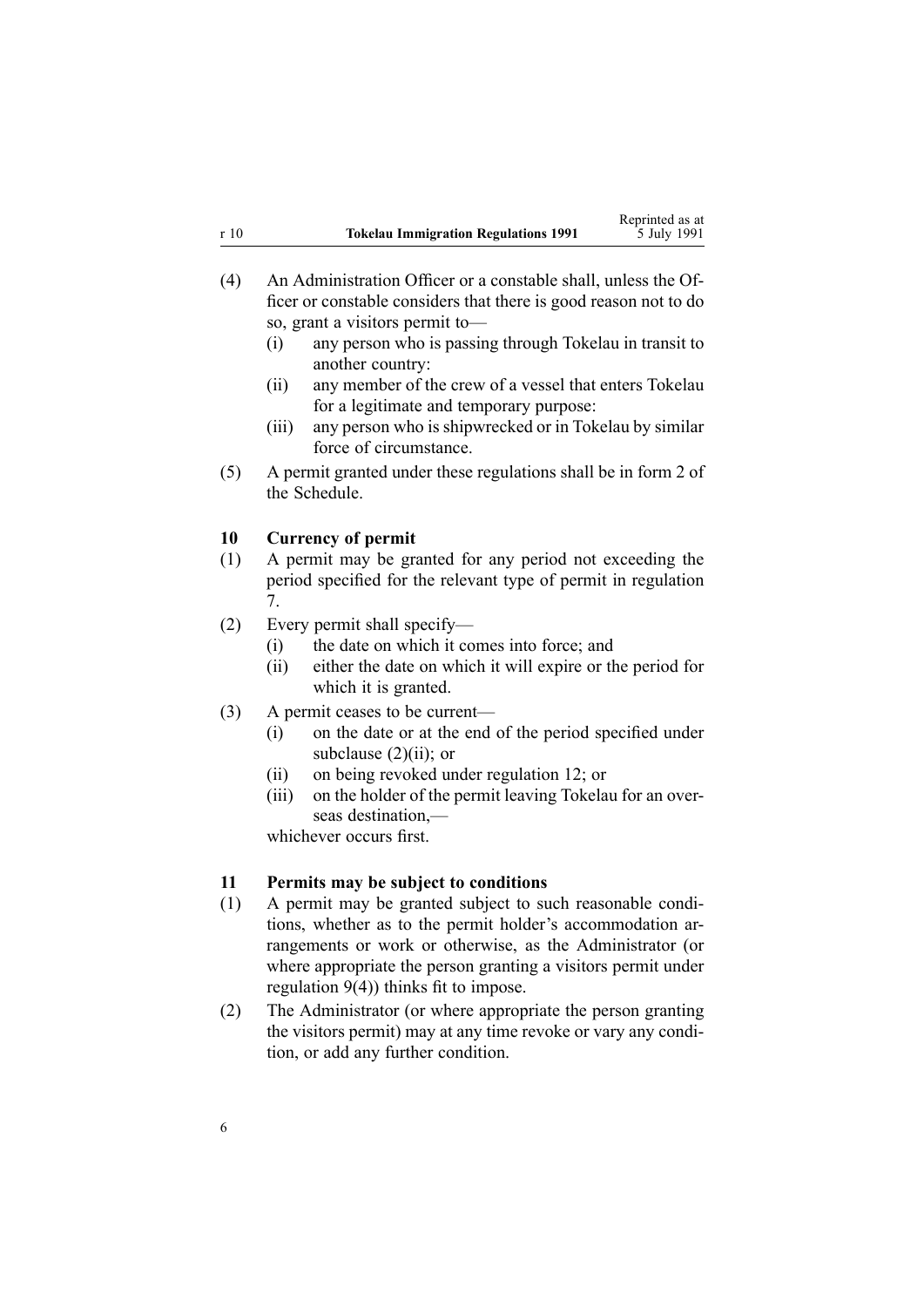### <span id="page-6-0"></span>**12 Revocation of permits**

- (1) The Administrator may at any time revoke <sup>a</sup> permit if the Administrator considers that there is good reason to do so in the interests of Tokelau.
- $(2)$  Except where the Administrator considers there are special circumstances that make it inappropriate to do so, the Administrator shall not revoke <sup>a</sup> permit without first informing the permit holder of the Administrator's intention and considering any reasons the holder advances as to why the permit should not be revoked.
- (3) Any revocation under this regulation shall be notified to the person whose permit is revoked in writing and shall take effect on receipt by that person of the notification.
- (4) For the purposes of subclause (1) (and without restricting the circumstancesin which the Administrator may revoke <sup>a</sup> permit in the interests of Tokelau), good reason for revoking <sup>a</sup> permit exists if—
	- (i) the permit holder is convicted of an offence in Tokelau and sentenced to imprisonment or <sup>a</sup> fine exceeding \$100; or
	- (ii) the permit holder is convicted of an offence under [regu](#page-9-0)[lation](#page-9-0) 18; or
	- (iii) the permit holder fails to honour or comply with <sup>a</sup> condition of the permit, and is given notice to that effect by the Village Council of the relevant atoll; or
	- (iv) it appears to the Administrator that the applicant does not have sufficient means of suppor<sup>t</sup> in Tokelau; or
	- (v) the permit holder needs or is likely to need medical or other similar treatment that is not available in Tokelau; or
	- (vi) the permit holder has an infectious or contagious medical condition contracted outside Tokelau; or
	- (vii) the Village Council of the relevant island notifies the Administrator that it does not approve the accommodation arrangements of the permit holder.

### **13 Grant of further permit**

(1) A permit holder who is in Tokelau may at any time before the expiry of the holder's current permit apply to an Administra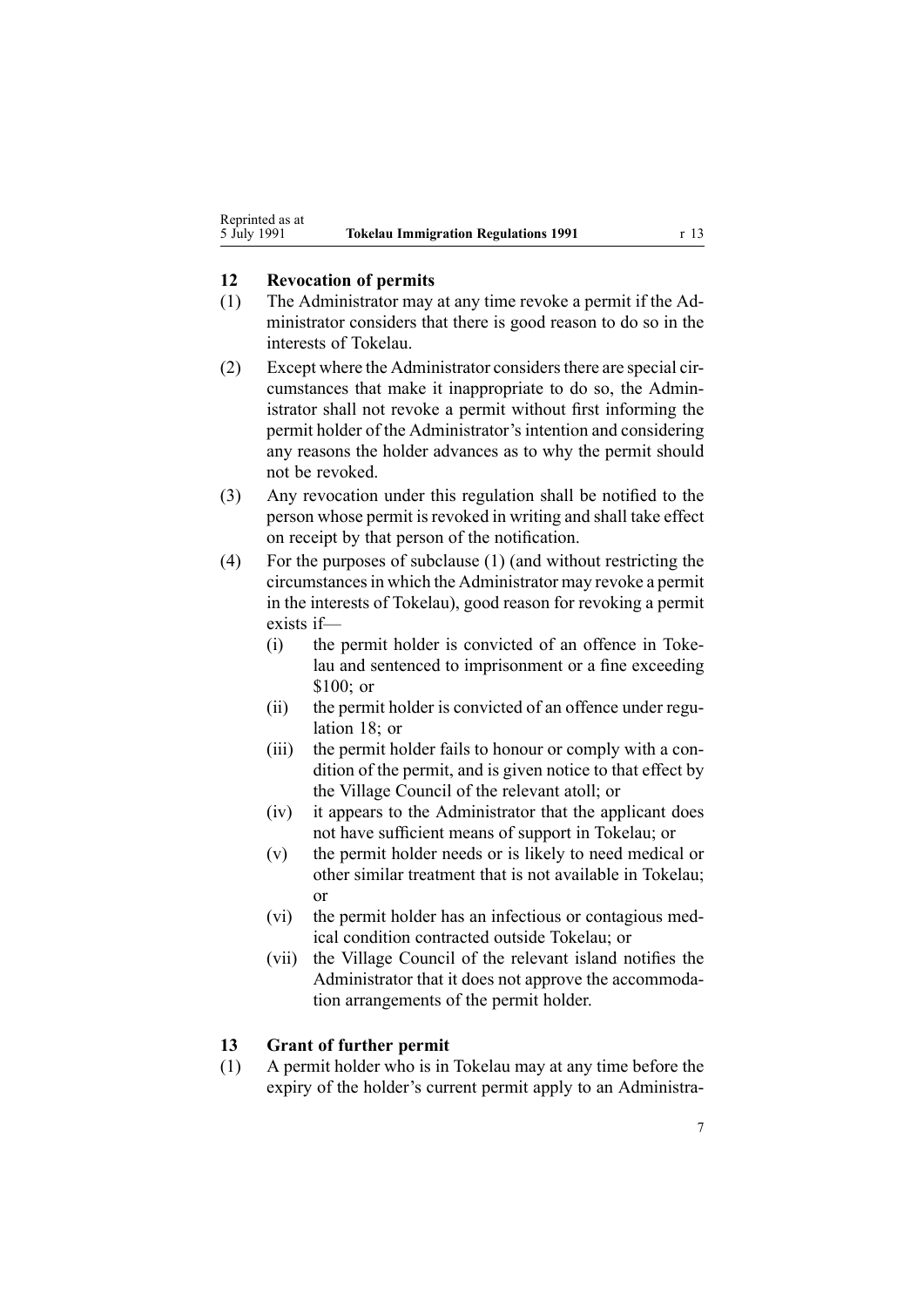<span id="page-7-0"></span>tion Officer, or any person designated by an Administration Officer for the purpose, for the gran<sup>t</sup> of <sup>a</sup> new permit, and shall supply such information as the Administrator or designated person may require for the purpose of considering the application.

- (2) Where <sup>a</sup> new permit is granted to <sup>a</sup> person applying under this regulation, that permit may be evidenced by either—
	- (i) issuing <sup>a</sup> new permit in [form](#page-16-0) 2 of the Schedule; or
	- (ii) endorsing the person's existing permit with the new relevant date of expiry or period of currency of the permit.

# **14 Immigration procedures**

- (1) Every person who enters Tokelau shall, on reques<sup>t</sup> by an Administration Officer or constable, produce for inspection—
	- (i) the person's passport; and
	- (ii) where applicable, the person's permit issued under these regulations.
- (2) The Administration Officer on each island shall keep <sup>a</sup> record of all persons (other than Tokelauans who are New Zealand citizens) who enter and leave that island.

### **15 Order for removal from Tokelau**

- (1) The Administrator or an Administration Officer may issue <sup>a</sup> removal order in [form](#page-18-0) 3 of the Schedule ordering the removal from Tokelau of any person who is unlawfully in Tokelau.
- (2) A removal order authorises any constable or the Administration Officer or any person authorised by the Administration Officer to use such reasonable force as may be necessary (including detention for <sup>a</sup> period not exceeding 24 hours) to ensure that the person to whom the order applies is placed on board any vessel for the purpose of effecting the person's removal from Tokelau.
- (3) Removal under this regulation shall be by the first available vessel on which it is practicable for the person to leave, and shall be subject to such conditions as the Administrator or Administration Officer may direct.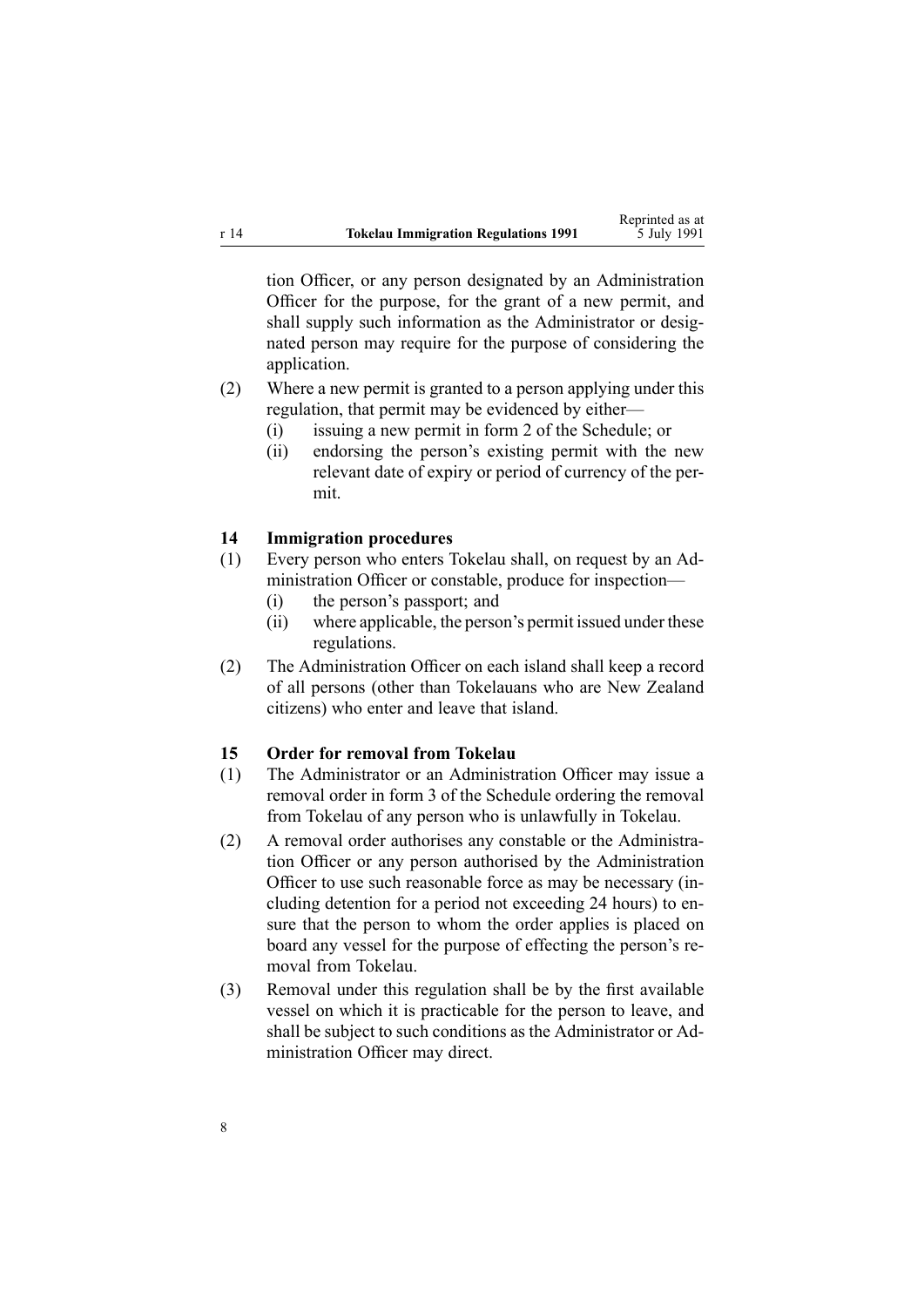- <span id="page-8-0"></span>(4) All costs incurred in removing <sup>a</sup> person from Tokelau under this regulation—
	- (i) may be paid from the Tokelau Administration Account:
	- (ii) shall be recoverable as <sup>a</sup> debt due to the Crown from the person removed (or, in the case of <sup>a</sup> minor, from the person's paren<sup>t</sup> or guardian), and any sum so recovered shall be paid into the Tokelau Administration Account.
- (5) A constable or Administration Officer or person authorised by an Administration Officer is not guilty of an offence and is not liable to any civil proceedings in respec<sup>t</sup> of any reasonable force used by that constable, Administration Officer, or person in good faith for the purpose of ensuring that <sup>a</sup> person in respec<sup>t</sup> of whom <sup>a</sup> removal order has been issued under this regulation is removed from Tokelau in accordance with this regulation.

# **16 Visiting vessels**

- (1) The master of <sup>a</sup> vessel that arrives in Tokelau shall, on reques<sup>t</sup> by an Administration Officer or <sup>a</sup> constable, furnish full details of the persons on board the vessel.
- (2) The master of any vessel that transports to Tokelau <sup>a</sup> person who may not lawfully be in Tokelau shall, at the master's cost, transport that person from Tokelau at the earliest practical opportunity.
- (3) The master of any vessel that is to leave Tokelau for an overseas destination shall—
	- (i) subject to the paymen<sup>t</sup> of an appropriate fee, and subject always to the safety of the vessel and persons on board the vessel, allow on board for passage from Tokelau any person who is subject to <sup>a</sup> removal order under [regu](#page-7-0)la[tion](#page-7-0) 15; and
	- (ii) take all such reasonable steps (including the use of reasonable force) as may be necessary to detain any such person on board the vessel until it has left the territorial limits of Tokelau.
- (4) The master of <sup>a</sup> vessel, and any person acting for the master, is not guilty of an offence and is not liable to civil proceedings in respec<sup>t</sup> of any reasonable force used by the master or person in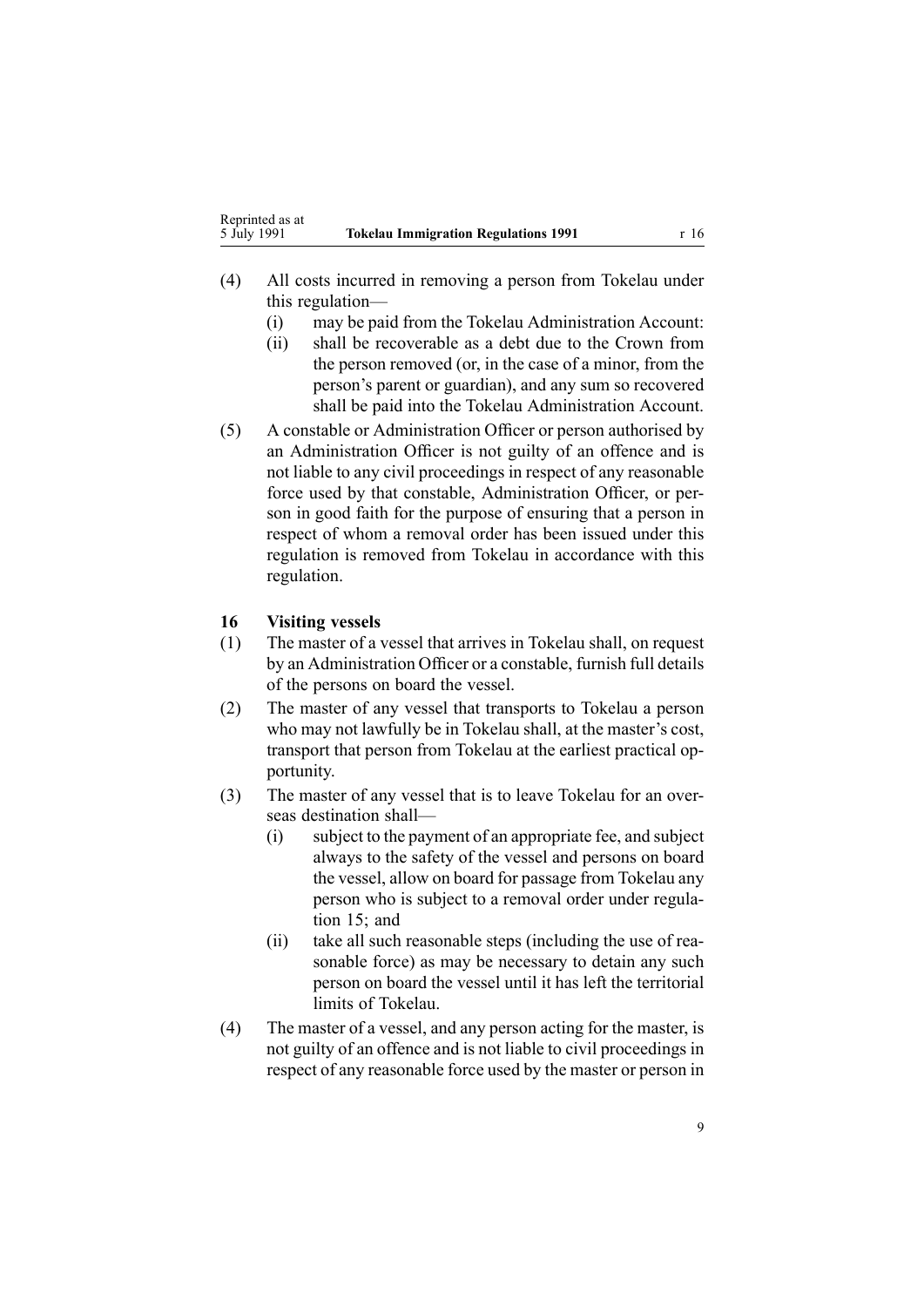<span id="page-9-0"></span>good faith for the purpose of detaining <sup>a</sup> person in accordance with subclause (3).

### **17 Delegations**

- (1) Subject to subclause (2), the Administrator may delegate any of the powers conferred on the Administrator by these regulations in accordance with regulation 5 of the Tokelau Administration Regulations 1980 (SR 1980/189).
- (2) The Administrator shall not delegate to any person other than the Official Secretary or an Administration Officer the power to revoke <sup>a</sup> permit or to issue <sup>a</sup> removal order.

### **18 Offences and penalty**

Every person commits an offence, and is liable on conviction to <sup>a</sup> fine not exceeding \$150 and to imprisonment for <sup>a</sup> term not exceeding 3 months, who—

- (i) in applying for any permit, makes any statement or supplies information knowing that it is false or misleading in any material respect; or
- (ii) fails to produce the person's passpor<sup>t</sup> or, where appropriate, permit, when required to do so under regu[lation](#page-7-0)  $14(1)$ ; or
- (iii) contravenes or fails to comply with subclause (1) or subclause (2) or subclause (3) of regu[lation](#page-8-0) 16; or
- (iv) resists or intentionally obstructs any constable or other person acting in accordance with the terms of <sup>a</sup> removal order issued under regu[lation](#page-7-0) 15.

### **19 Jurisdictional matters**

Any question whether or not—

- (i) to gran<sup>t</sup> <sup>a</sup> permit to any person and (if so) for what period; or
- (ii) to impose, vary, or cancel any condition of <sup>a</sup> permit; or
- (iii) to revoke any permit,—

is <sup>a</sup> matter for the discretion of the Administrator, or for the Administrator's delegate or other person having the relevant power under these regulations, and no appeal shall lie to any court against the decision of the Administrator or other person on any such question.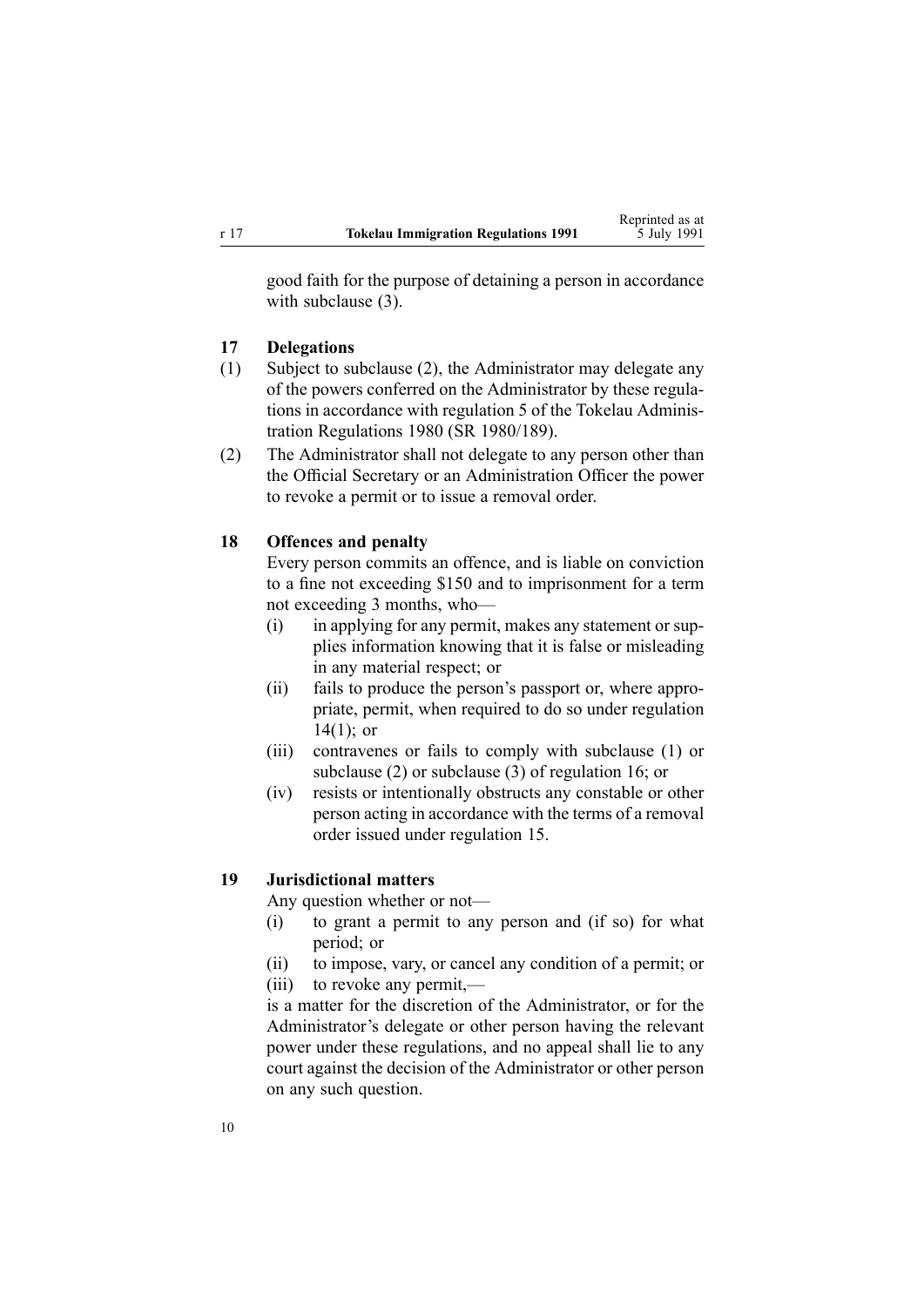# <span id="page-10-0"></span>**20 Proceedings**

In any proceedings brought under these regulations, or in any proceedings relating to the exercise of or failure to exercise any power referred to in these regulations, <sup>a</sup> certificate signed by the Administrator or the Official Secretary or an Administration Officer or <sup>a</sup> constable and containing <sup>a</sup> statement in relation to any person to the effect that—

- (i) the person is not <sup>a</sup> Tokelauan; or
- (ii) the person is not <sup>a</sup> New Zealand citizen; or
- (iii) the person holds or at any material time held, or does not hold or did not at any material time hold, <sup>a</sup> permit; or
- (iv) any permit granted to the person was of <sup>a</sup> specified type or was granted for <sup>a</sup> specified period or until <sup>a</sup> specified date, or is or was subject to specified conditions,—

shall, in the absence of proof to the contrary, be deemed to be sufficient evidence of the truth of the statement.

# **21 Revocations, etc**

- (1) The Tokelau Islands Departure Regulations 1952 (SR 1952/21) are hereby revoked.
- (2) The following Ordinances of the Gilbert and Ellice Island Colony shall cease to have effect as par<sup>t</sup> of the law of Tokelau:
	- (i) sections 11 to 17 and section 21 of, and Schedules A, B, and C of, the Gilbert and Ellice (Consolidation) Ordinance 1917:
	- (ii) the Aliens Immigration Restrictions Ordinance 1924.

### **22 Transitional**

- (1) The Administrator shall, on each island of Tokelau, not later than 6 weeks after the date on which these regulations come into force, give public notice of the making of these regulations and of the requirements of this regulation.
- (2) Any person who—
	- $(i)$  is in Tokelau at the time of the giving of the public notice under this regulation in the relevant island; and
	- (ii) is required by these regulations to hold <sup>a</sup> current permit,—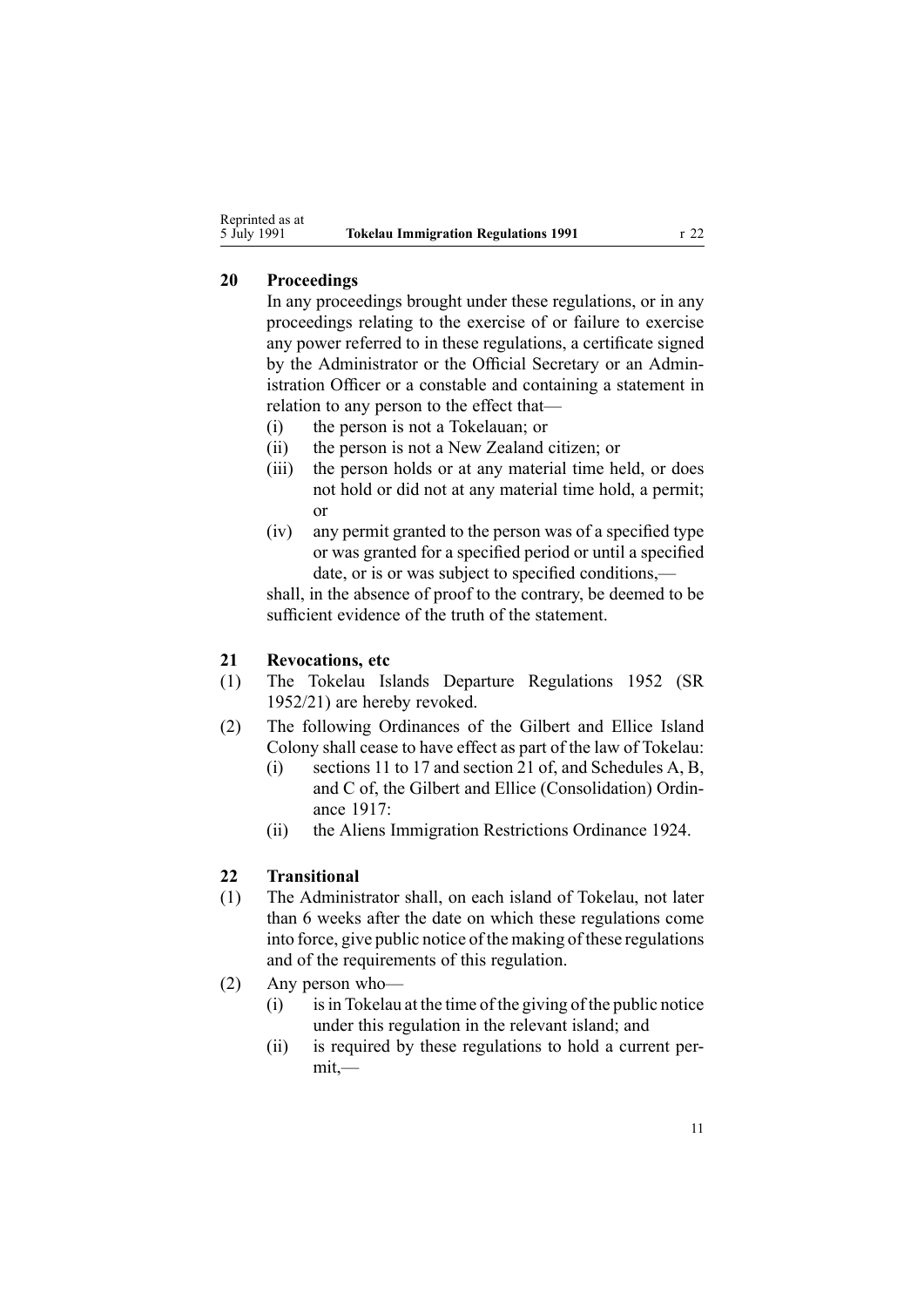|      |                                             | Reprinted as at |
|------|---------------------------------------------|-----------------|
| r 22 | <b>Tokelau Immigration Regulations 1991</b> | 5 July 1991     |

shall, unless sooner leaving Tokelau for an overseas destination, or unless the person is already the holder of <sup>a</sup> current permit, apply for <sup>a</sup> permit under these regulations not later than 14 days after the day on which the public notice was given.

- (3) A person who is in an island of Tokelau at the time the public notice is given in the relevant island under this regulation shall not be treated as being in Tokelau unlawfully by reason of failure to hold <sup>a</sup> current permit until—
	- (i) in the case of <sup>a</sup> person who fails to apply for <sup>a</sup> permit under subclause (2), the expiry of <sup>a</sup> period of 15 days after the giving of the public notice:
	- (ii) in the case of <sup>a</sup> person who has applied for <sup>a</sup> permit under that subclause, the expiry of <sup>a</sup> period of 6 weeks after the giving of the public notice, or until <sup>a</sup> permit has been refused that person, whichever occurs first.

12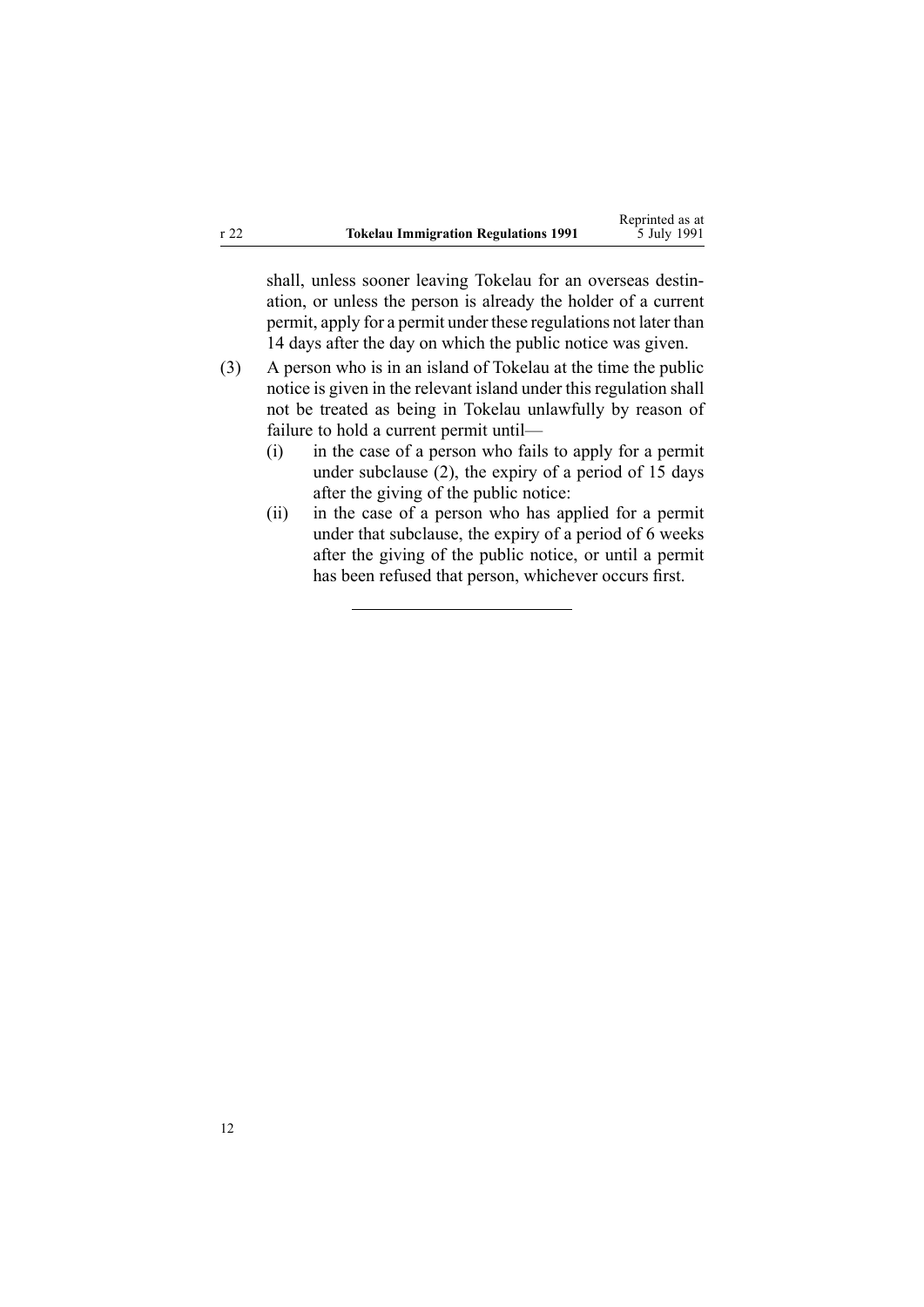# **Schedule Forms**

# <span id="page-12-0"></span>Form  $1 \t r 8$  $1 \t r 8$ Application for <sup>a</sup> permit to visit, reside, or work in Tokelau

| Full name of applicant:  |
|--------------------------|
| Age:                     |
| Address:                 |
| Sex                      |
| Occupation:              |
| Citizenship:             |
| Marital status:          |
| Passport No:             |
| Place and date of issue: |
|                          |

### **Tick the appropriate boxes and answer where applicable:**

| I have never been refused a Tokelau permit or been subject to<br>a Tokelau removal order.  |  |
|--------------------------------------------------------------------------------------------|--|
| I have been refused a Tokelau permit or have been subject to<br>a Tokelau removal order.   |  |
| If you have been refused a permit, or been subject to a removal order,<br>give details.    |  |
| I have not arranged accommodation in Tokelau.<br>I have arranged accommodation in Tokelau. |  |

If you have arranged accommodation, on what island and with whom have you the arrangement? If not, do you reques<sup>t</sup> it, and for which island?

I need the following medical or other treatment facilities on Tokelau: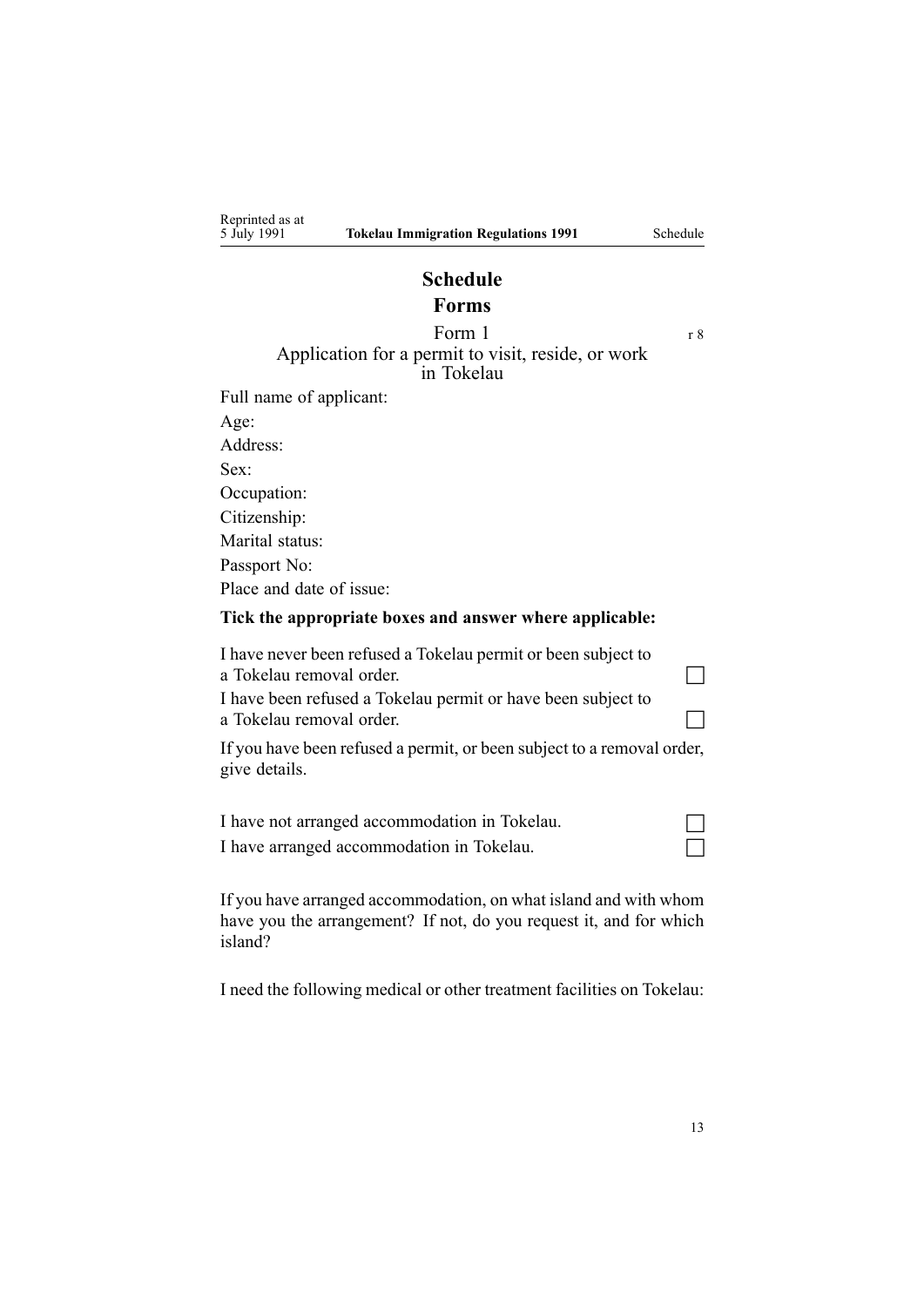$\Box$ 

Form 1*—continued*

### **Make the following declarations by ticking the appropriate boxes:**

|   | I have not been convicted of an offence True<br>and sentenced to more than 11 months<br>imprisonment in any country. |      | False        |
|---|----------------------------------------------------------------------------------------------------------------------|------|--------------|
|   | I do not have an infectious or contagious True $\Box$<br>medical condition.                                          |      | False $\Box$ |
| 3 | I will have sufficient means of support in True $\Box$ False $\Box$<br>Tokelau.                                      |      |              |
|   | I have appropriate onward passage.                                                                                   | True | False $\Box$ |
|   | $\mathbf{a}$ and $\mathbf{a}$ and $\mathbf{a}$ and $\mathbf{a}$                                                      |      |              |

If you ticked "False" for any of the above give details of the matter.

### **Conditions of your permit:**

[*Tick the appropriate boxes*]

- 5 I undertake to respect the customs of Tokelau.
- 6 I agree that if I am unlawfully in Tokelau, I will leave Tokelau by the first available vessel at my own cost.

Additional conditions may be imposed.

**Note**: If you fail to honour or comply with <sup>a</sup> condition of your permit, your permit may be revoked if you are given notice to that effect by the relevant village.

### **Fill in the details for the appropriate permit(s)**

Visitors permit

Place(s) of visit to Tokelau: Purpose(s) of visit: Proposed time of visit: from [*date*] to [*date*] State the time and reason for any previous visits to Tokelau.

The following persons are accompanying me to Tokelau (**Note**: <sup>a</sup> separate application should be made for each person):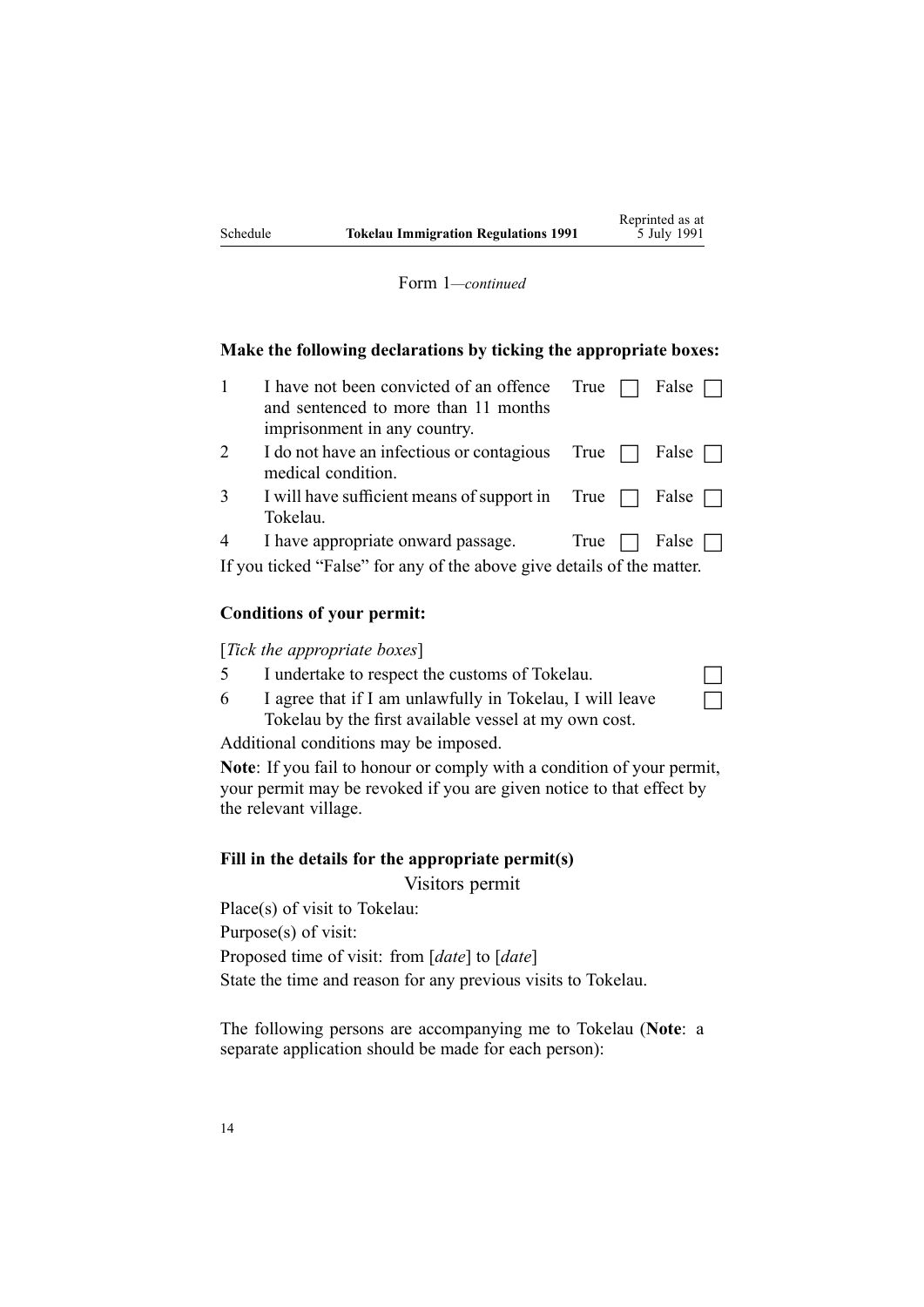#### Form 1*—continued*

State your proposed means of transport to and from Tokelau. If it does not regularly travel to Tokelau, describe its type and condition (including where possible details of size, age, or other matters affecting the vessel's seaworthiness and self-sufficiency in fuel, water, and provisions).

### Residence permit

Place of proposed residence: Proposed length of residence: Reason for seeking residence:

### Work permit

Proposed employer: Proposed work place(s): Proposed type(s) of work: Proposed length of employment:

# Special permit

Fill in the details required above for residence and work permits. State the reason the special permit is sought.

I declare that the information given in this application form is true and correct. I realise that supplying information that is false or misleading in <sup>a</sup> material respec<sup>t</sup> is an offence.

Applicant's signature: Date:

**Official use only**: Official copy of receipt Date received: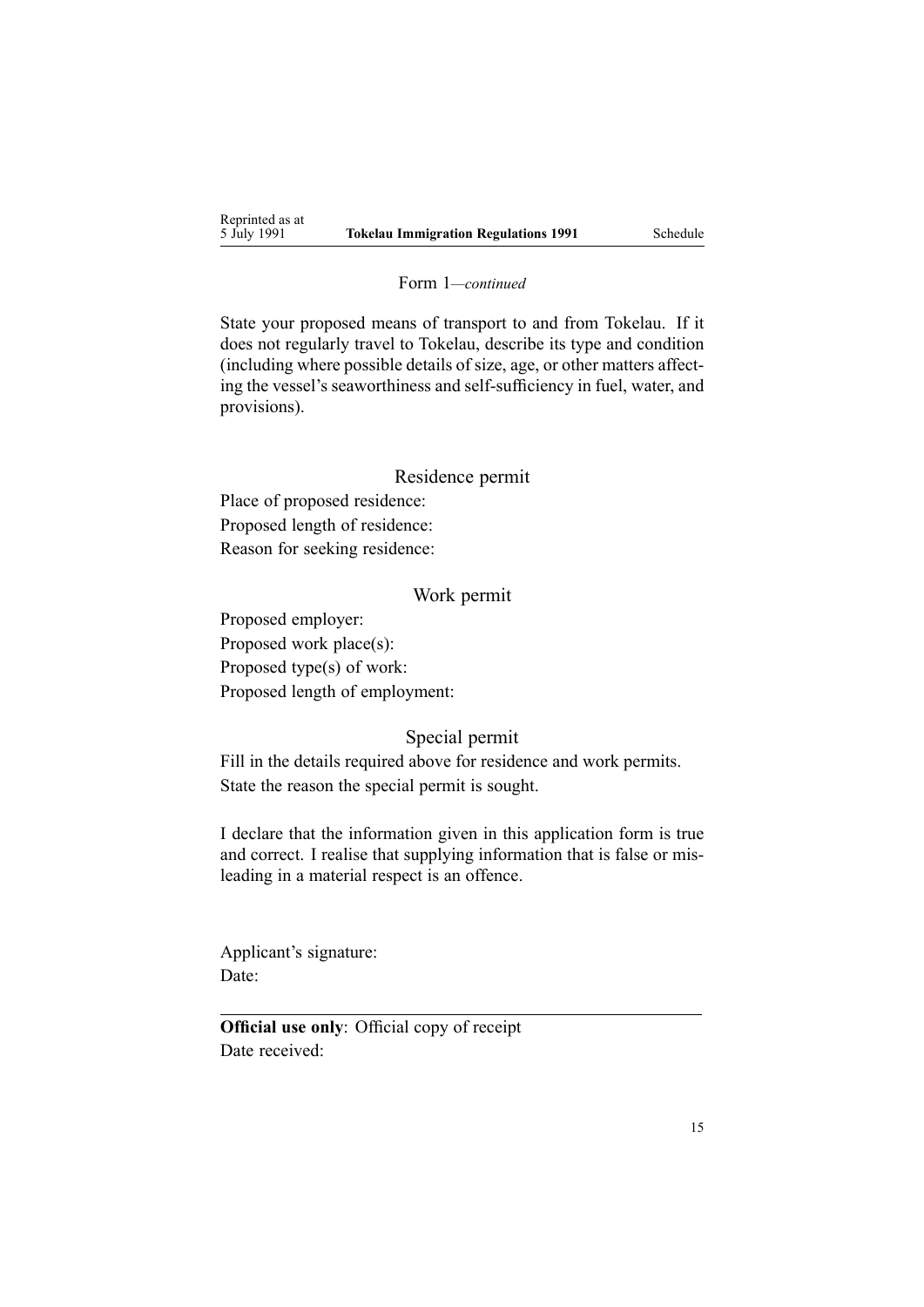| Schedule                  | <b>Tokelau Immigration Regulations 1991</b>           |     | Reprinted as at | 5 July 1991 |
|---------------------------|-------------------------------------------------------|-----|-----------------|-------------|
|                           | Form 1—continued                                      |     |                 |             |
| Amount of money received: |                                                       |     |                 |             |
| Passport sighted:         |                                                       | Yes | N <sub>0</sub>  |             |
| Official signature:       |                                                       |     |                 |             |
| Position:                 |                                                       |     |                 |             |
|                           | <b>Official use only:</b> Applicant's copy of receipt |     |                 |             |
| Date received:            |                                                       |     |                 |             |
| Amount of money received: |                                                       |     |                 |             |
| Passport sighted:         |                                                       | Yes | No              |             |
| Official signature:       |                                                       |     |                 |             |
| Position:                 |                                                       |     |                 |             |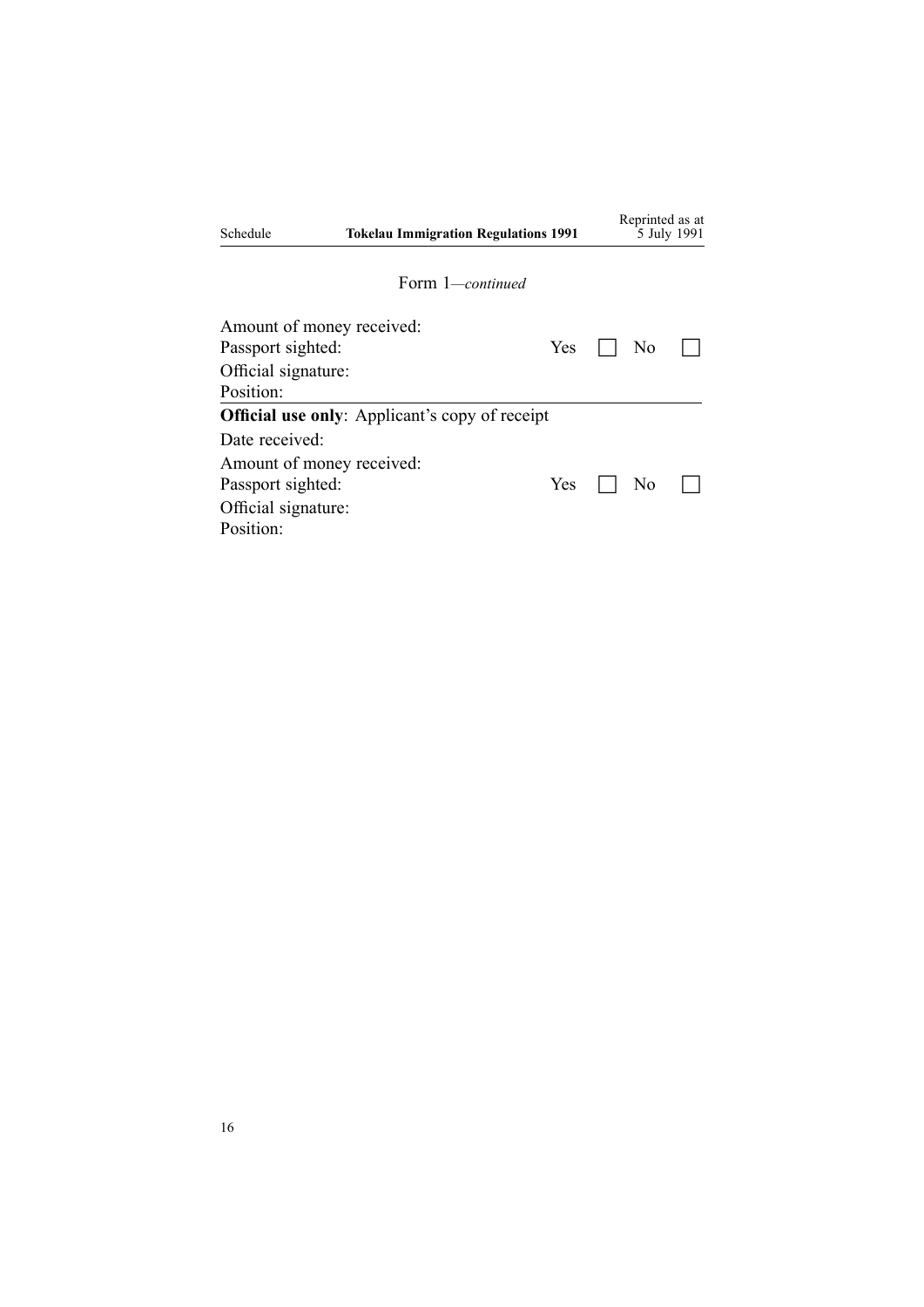<span id="page-16-0"></span>Reprinted as at<br>5 July 1991

# Form 2 Permit to visit, reside, or work in Tokelau (Official use only)

Full name: Age: Address: Sex: Citizenship: Passport No: Place and date of issue of passport: Names of any accompanying persons: Accommodation in Tokelau arranged with: The above-named person has been granted: a visitors permit a residence permit a work permit a special permit

### Visitors permit

Purpose of visit: Proposed means of transport: The permit is valid from [*date*] to [*date*] *or* The permit is valid for <sup>a</sup> period of 10 days commencing on [*date*]

Official signature:

Residence permit The permit is valid from [*date*] to [*date*] *or*

This permit is valid for <sup>a</sup> period of 3 months commencing on [*date*]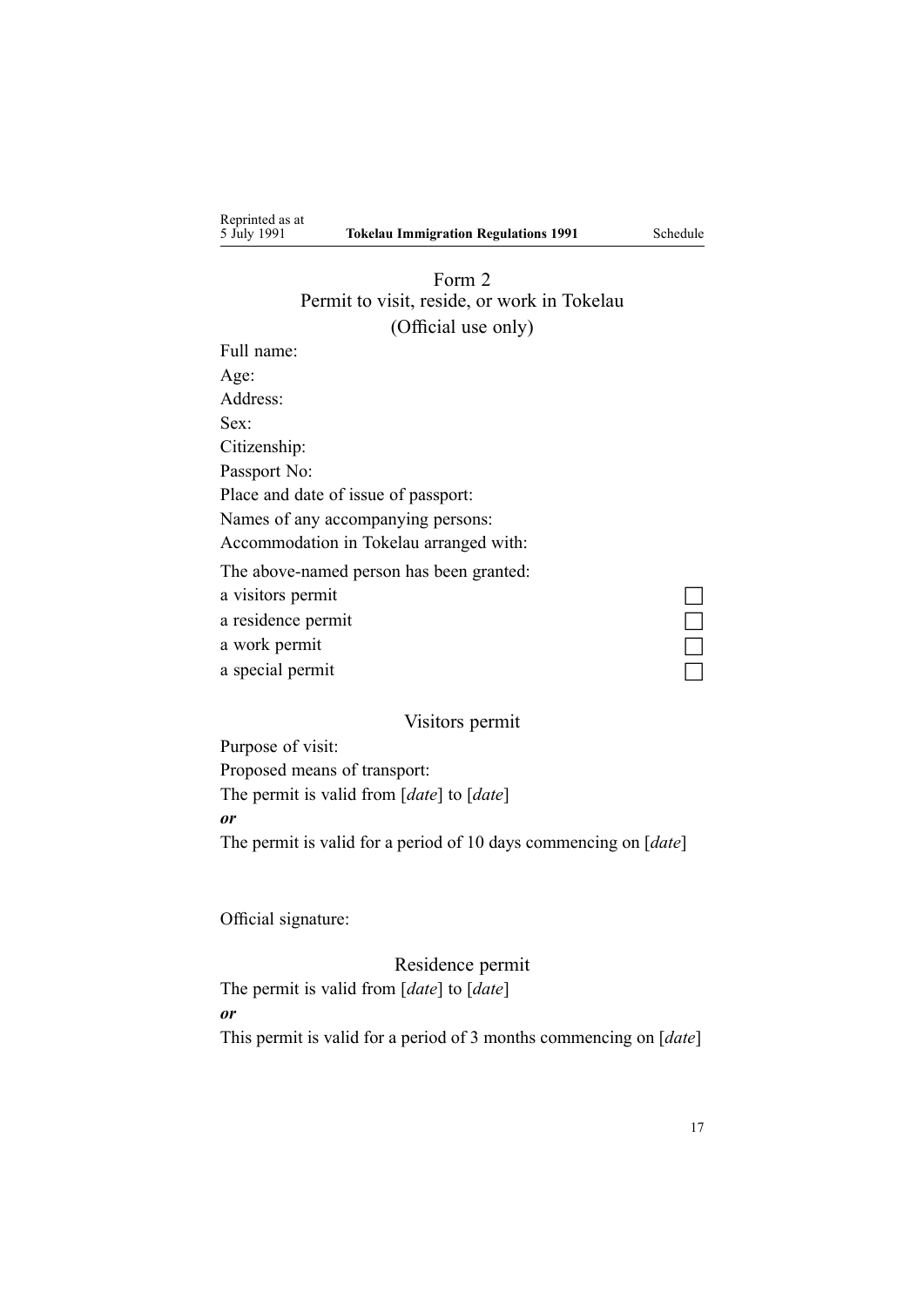Reprinted as at 5 July 1991

Form 2*—continued*

Official signature:

Work permit

The permit is valid from [*date*] to [*date*] *or* This permit is valid for <sup>a</sup> period of 3 months commencing on [*date*] This permit has been approved by all 3 villages in Tokelau.

Official signature:

### Special permit

The permit is valid from [*date*] to [*date*]

*or*

This permit is valid for <sup>a</sup> period of 1 year commencing on [*date*] The reason for the special permit is:

Official signature:

Special conditions of any permit granted: Official signature: Date:

Inspected by—

**Signature Position Date**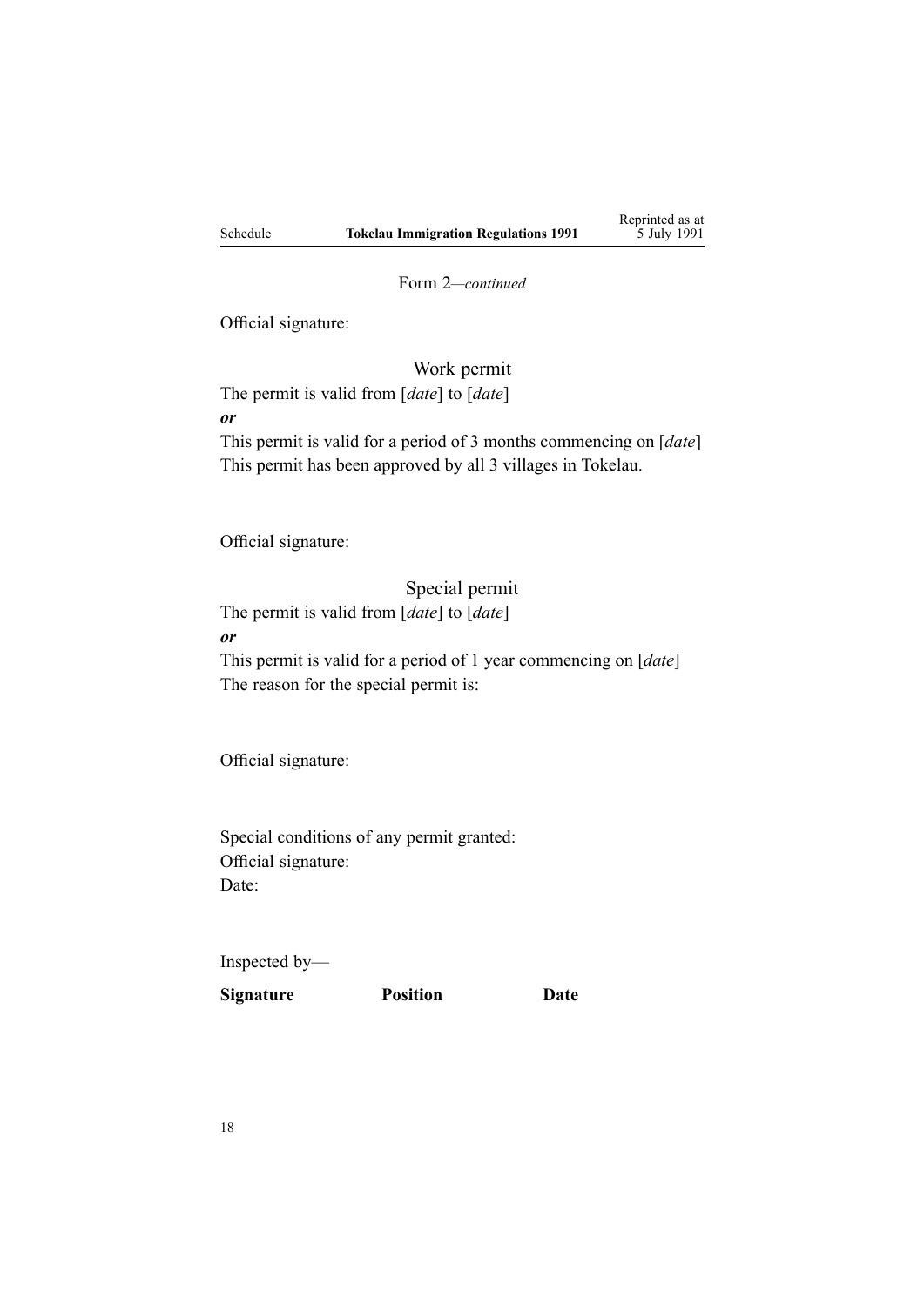<span id="page-18-0"></span>

| Reprinted as at |                         |
|-----------------|-------------------------|
| 5 July 1991     | <b>Tokelau Immigrat</b> |

# Form  $3 \t\t r15$  $3 \t\t r15$

#### Removal order *Issued under regu[lation](#page-7-0) 15 of the Tokelau Immigration Regulations 1991*

This order is issued in respec<sup>t</sup> of [*full name*], <sup>a</sup> citizen of [*name of country, if known*], who is in Tokelau unlawfully.

This order authorises any constable, or an Administration Officer or person authorised by an Administration Officer, to use such reasonable force as may be necessary to ensure that the person named above is placed on board any vessel on which it is practicable for the person to leave Tokelau. If necessary the person may be detained for up to 24 hours to ensure that he or she boards the vessel.

Official signature: Designation: Date:

> Marie Shroff, Clerk of the Executive Council.

### **Explanatory note**

*This note is not par<sup>t</sup> of the regulations, but is intended to indicate their general effect.*

These regulations, which come into force on 1 August 1991, set out the rules under which persons may visit, reside, and work in Tokelau. None of these rules apply to New Zealand citizens who are Tokelauans.

The main features of the regulations are as follows:

(i) New Zealand citizens who are not Tokelauans do not require <sup>a</sup> permit to enter Tokelau, but may not stay in Tokelau for more than 10 days or work in Tokelau unless they hold the appropriate permit (*regu[lation](#page-2-0) 4*).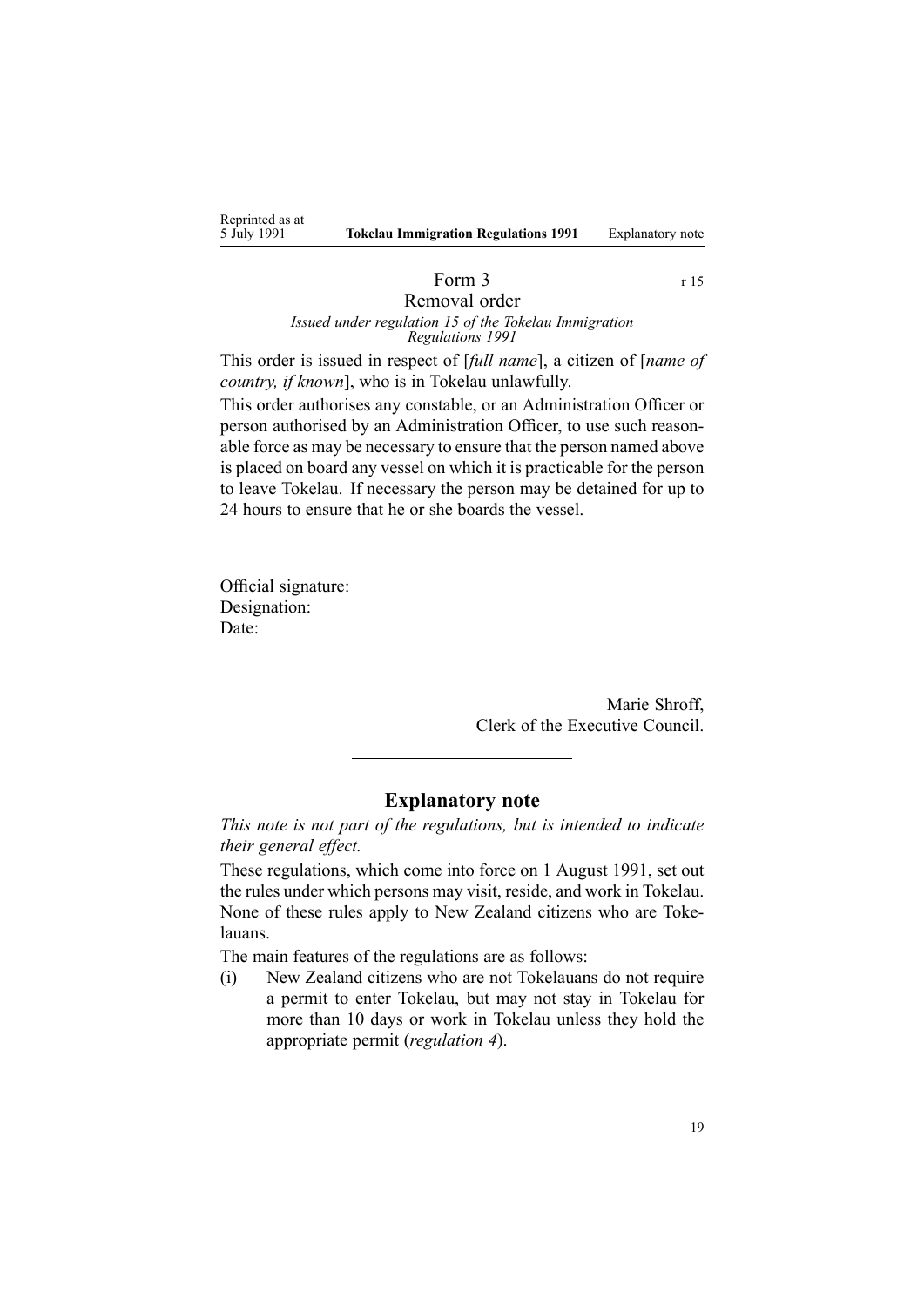Persons who are not New Zealand citizens require an appropriate permit to visit, reside, or work in Tokelau at any time (*regu[lation](#page-3-0) 5*).

(ii) *regu[lation](#page-3-0) 7* sets out the 4 different kinds of permits. Visitors permits allow the permit holder to be in Tokelau for up to 10 days.

Residence permits allow the permit holder to reside in Tokelau for up to 3 months.

Work permits allow the permit holder to work in Tokelau for up to 3 months.

Special permits allow the permit holder to reside and work in Tokelau for up to 1 year, unless otherwise specified.

(iii) under *regu[lation](#page-4-0) 9(1)*, the decision whether or not to gran<sup>t</sup> <sup>a</sup> permit is in the discretion of the Administrator, but *subclause (2)* sets out <sup>a</sup> list of matters that the Administrator should be satisfied of before granting <sup>a</sup> visitors, residence, or work permit.

In addition, the Administrator may not gran<sup>t</sup> <sup>a</sup> work permit without the approval of all 3 villages (*subclause (3)*).

An Administration Officer or constable will generally be required to gran<sup>t</sup> visitors permits to persons passing through Tokelau in transit to another country, crew members of vessels legitimately visiting Tokelau, and persons who are shipwrecked or are in Tokelau by similar force of circumstance (*subclause (4)*).

- (iv) *regu[lation](#page-6-0) 12* allows the Administrator to revoke <sup>a</sup> permit if the Administrator considers that there is good reason to do so in the interests of Tokelau. *Subclause (4)* sets out <sup>a</sup> list of matters that constitute good reason for revoking <sup>a</sup> permit, without in any way restricting other circumstances in which good reason may be found to revoke <sup>a</sup> permit.
- (v) *regu[lation](#page-7-0) 15* provides for the issue of removal orders for persons unlawfully in Tokelau.
- (vi) *regu[lation](#page-9-0) 17* provides that the Administrator may delegate any of the powers conferred by the regulations, excep<sup>t</sup> that the power to revoke <sup>a</sup> permit or issue <sup>a</sup> removal order cannot be delegated to anyone other than the Official Secretary or an Administration Officer.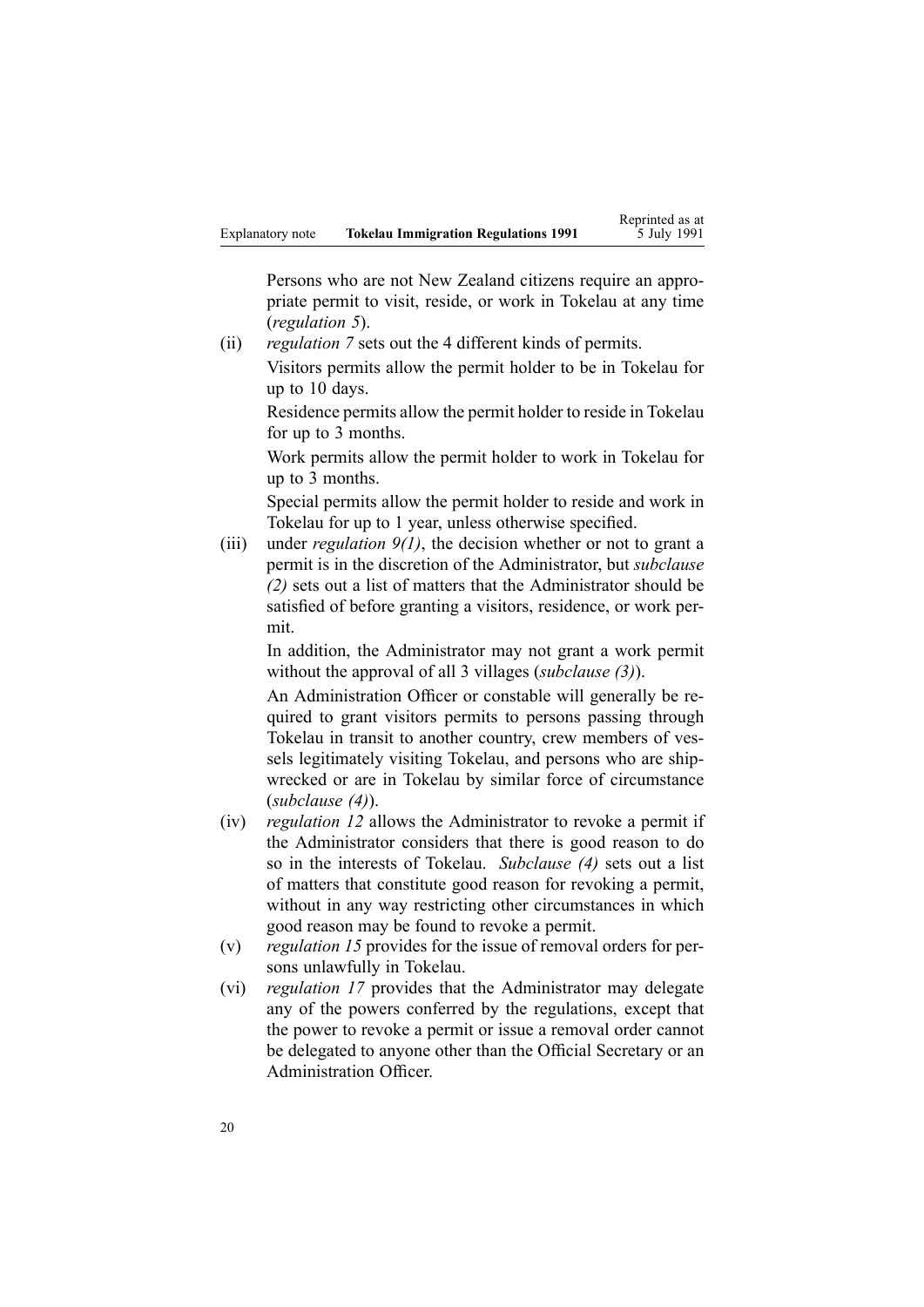(vii) *regu[lation](#page-10-0) 21* makes special provision for persons who are in Tokelau at the time the regulations come into force, allowing <sup>a</sup> 6-week period for the Administrator to give public notice of the requirements that affected persons are to meet, and <sup>a</sup> further 2-week period for affected persons to apply for <sup>a</sup> permit.

Issued under the authority of the Acts and [Regulations](http://www.legislation.govt.nz/pdflink.aspx?id=DLM195097) Publication Act 1989. Date of notification in *Gazette*: 4 July 1991.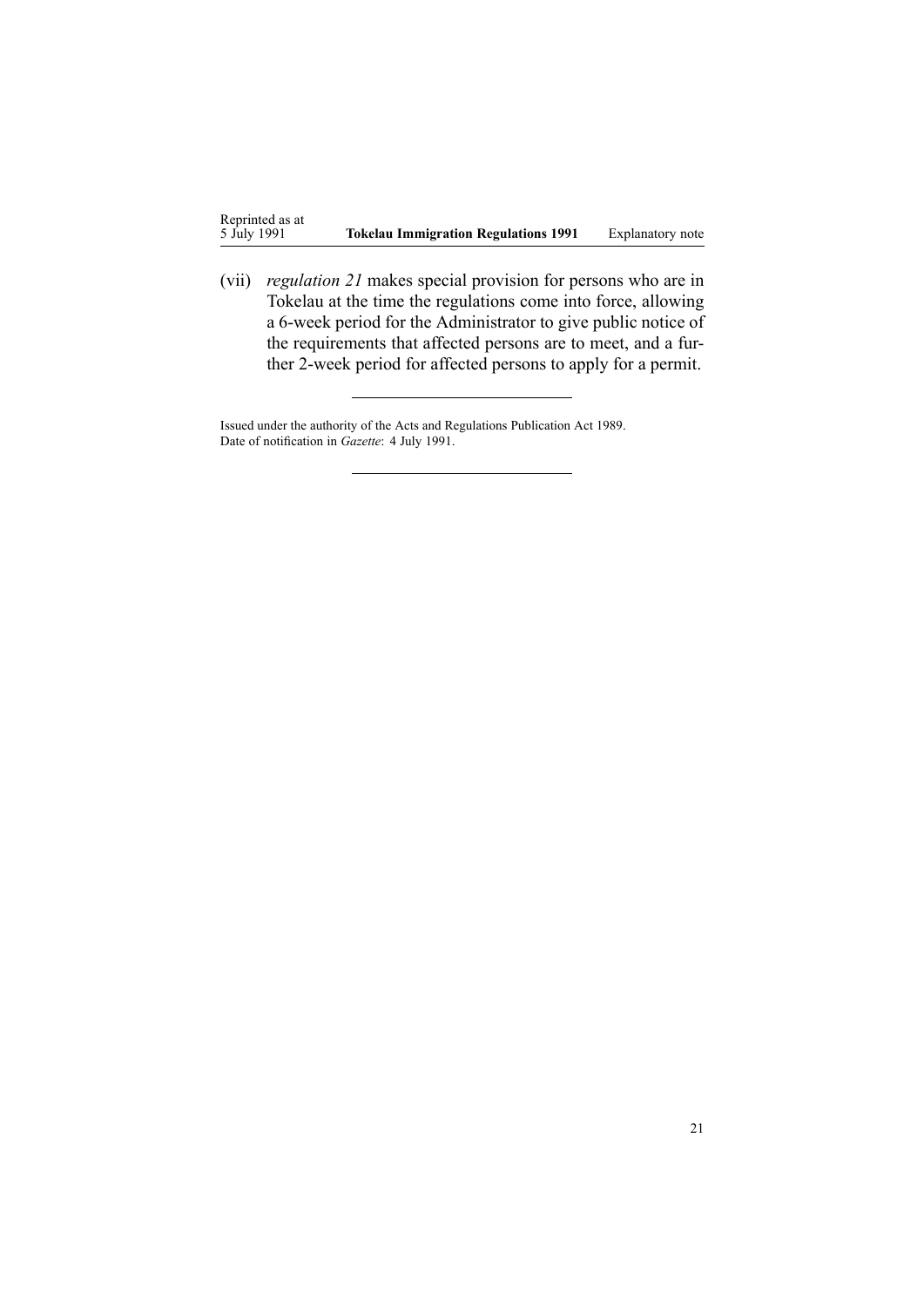### **Contents**

- 1 General
- 2 Status of reprints
- 3 How reprints are prepared
- 4 Changes made under section 17C of the Acts and Regulations Publication Act 1989
- 5 List of amendments incorporated in this reprint (most recent first)

### **Notes**

### *1 General*

This is <sup>a</sup> reprint of the Tokelau Immigration Regulations 1991. The reprint incorporates all the amendments to the regulations as at 5 July 1991, as specified in the list of amendments at the end of these notes.

Relevant provisions of any amending enactments that contain transitional, savings, or application provisions that cannot be compiled in the reprint are also included, after the principal enactment, in chronological order. For more information, *see* <http://www.pco.parliament.govt.nz/reprints/>.

# *2 Status of reprints*

Under [section](http://www.legislation.govt.nz/pdflink.aspx?id=DLM195439) 16D of the Acts and Regulations Publication Act 1989, reprints are presumed to correctly state, as at the date of the reprint, the law enacted by the principal enactment and by the amendments to that enactment. This presumption applies even though editorial changes authorised by [section](http://www.legislation.govt.nz/pdflink.aspx?id=DLM195466) [17C](http://www.legislation.govt.nz/pdflink.aspx?id=DLM195466) of the Acts and Regulations Publication Act 1989 have been made in the reprint.

This presumption may be rebutted by producing the official volumes of statutes or statutory regulations in which the principal enactment and its amendments are contained.

### *3 How reprints are prepared*

A number of editorial conventions are followed in the preparation of reprints. For example, the enacting words are not included in Acts, and provisions that are repealed or revoked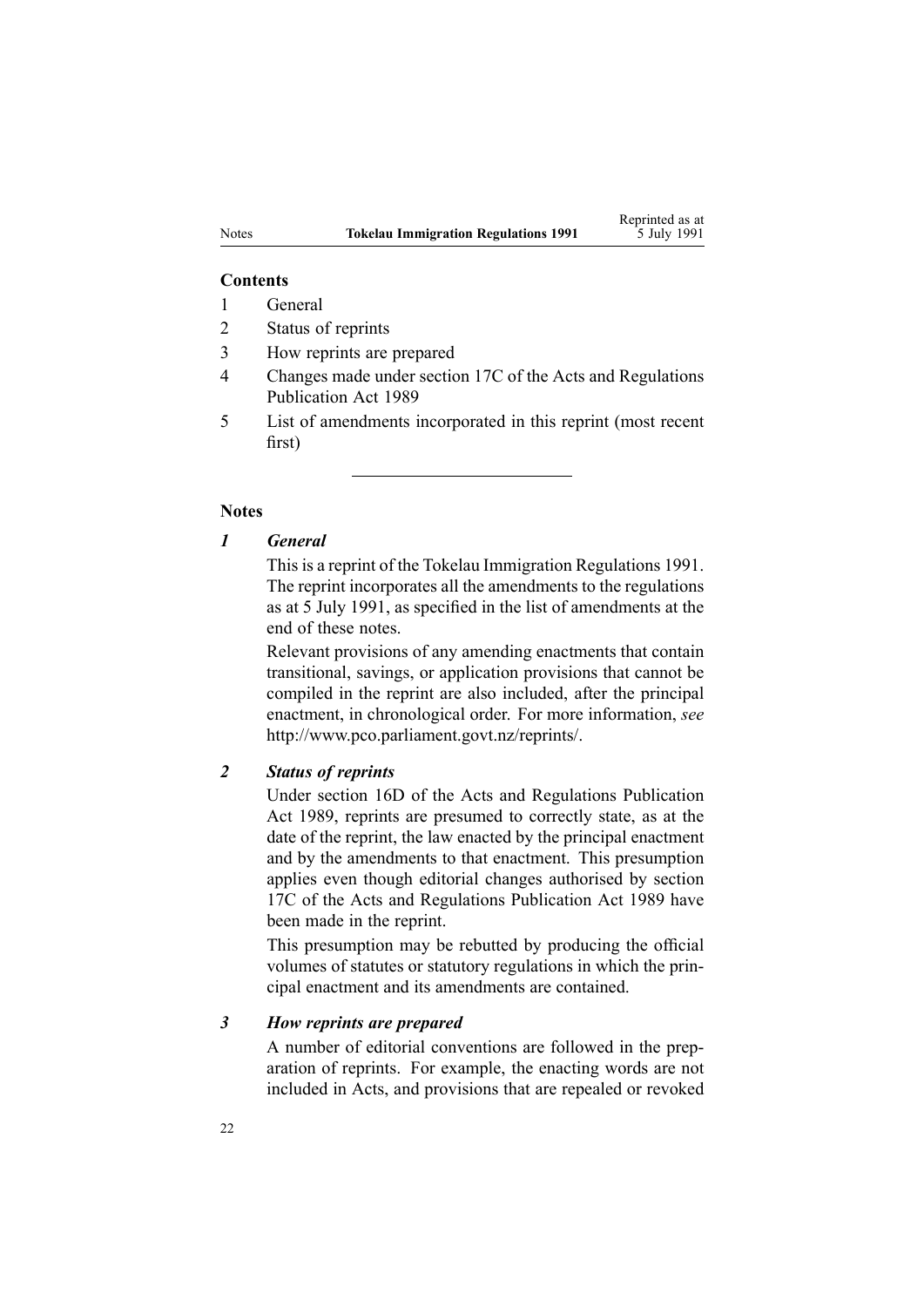are omitted. For <sup>a</sup> detailed list of the editorial conventions, *see* [http://www.pco.parliament.govt.nz/editorial-conventions/](http://www.pco.parliament.govt.nz/editorial-conventions/ ) or Part 8 of the *Tables of New Zealand Acts and Ordinances and Statutory Regulations and Deemed Regulations in Force*.

# *4 Changes made under section 17C of the Acts and Regulations Publication Act 1989*

[Section](http://www.legislation.govt.nz/pdflink.aspx?id=DLM195466) 17C of the Acts and Regulations Publication Act 1989 authorises the making of editorial changes in <sup>a</sup> reprint as set out in [sections](http://www.legislation.govt.nz/pdflink.aspx?id=DLM195468) 17D and [17E](http://www.legislation.govt.nz/pdflink.aspx?id=DLM195470) of that Act so that, to the extent permitted, the format and style of the reprinted enactment is consistent with current legislative drafting practice. Changes that would alter the effect of the legislation are not permitted.

A new format of legislation wasintroduced on 1 January 2000. Changesto legislative drafting style have also been made since 1997, and are ongoing. To the extent permitted by [section](http://www.legislation.govt.nz/pdflink.aspx?id=DLM195466) 17C of the Acts and Regulations Publication Act 1989, all legislation reprinted after 1 January 2000 is in the new format for legislation and reflects current drafting practice at the time of the reprint.

In outline, the editorial changes made in reprints under the authority of [section](http://www.legislation.govt.nz/pdflink.aspx?id=DLM195466) 17C of the Acts and Regulations Publication Act 1989 are set out below, and they have been applied, where relevant, in the preparation of this reprint:

- • omission of unnecessary referential words (such as "of this section" and "of this Act")
- • typeface and type size (Times Roman, generally in 11.5 point)
- • layout of provisions, including:
	- •indentation
	- • position of section headings (eg, the number and heading now appear above the section)
- • format of definitions (eg, the defined term now appears in bold type, without quotation marks)
- • format of dates (eg, <sup>a</sup> date formerly expressed as "the 1st day of January 1999" is now expressed as "1 January 1999")